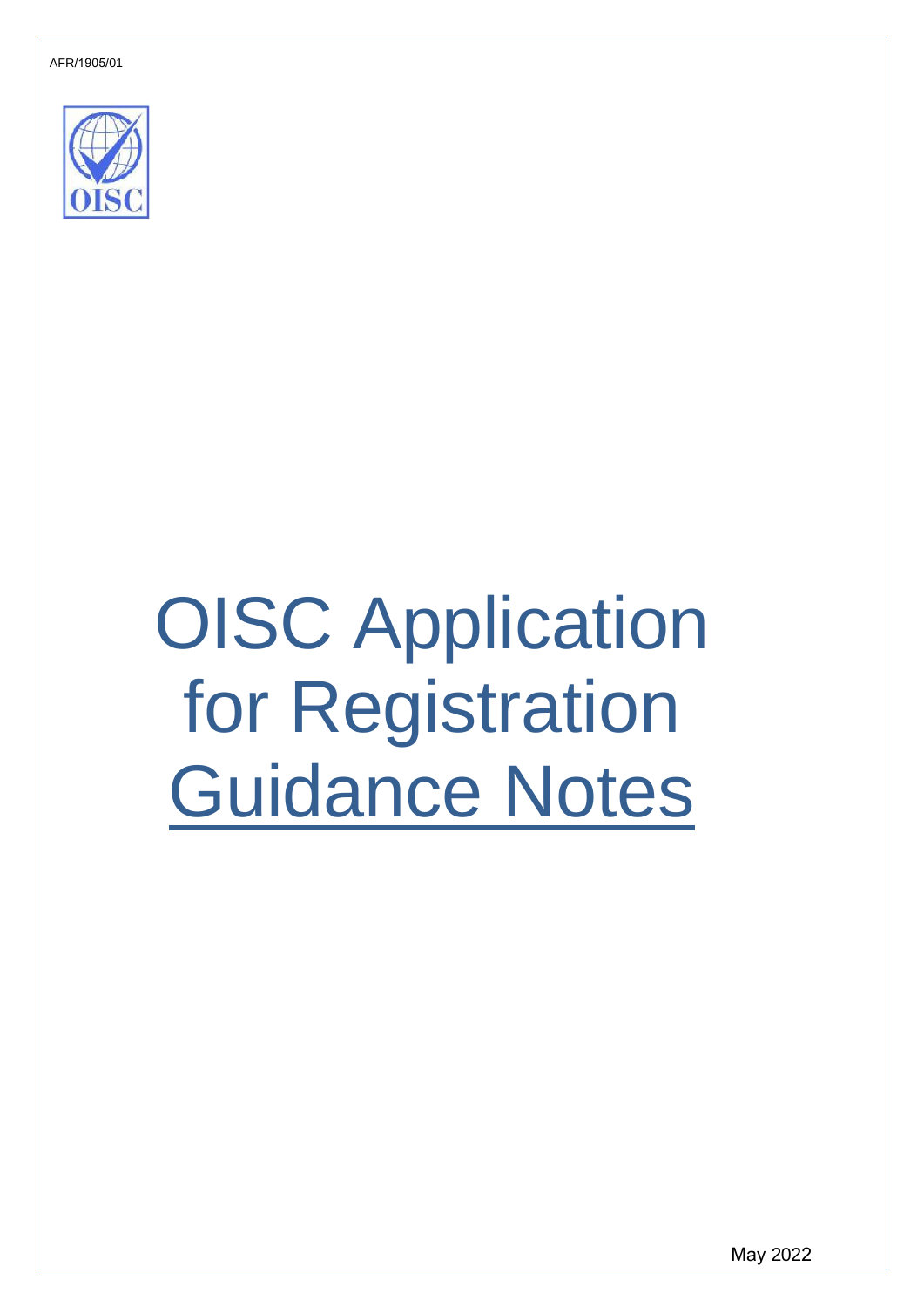## **Contents**

| <b>Information and Guidance</b>                                                          | <b>Page</b> |
|------------------------------------------------------------------------------------------|-------------|
| • What is "Immigration advice or services"?                                              | 3           |
| • Do I need to apply?                                                                    | 4           |
| • Do I need to submit an application fee?                                                | 5           |
| • How do I apply for registration?                                                       | 6           |
| • What happens when I've submitted my application?                                       | 8           |
| • OISC Competence Assessment                                                             | 10          |
| • The Law Society Immigration and Asylum Accreditation Scheme (IAAS)                     | 11          |
| • What qualifications am I expected to have?                                             | 12          |
| • What if I have no previous experience of immigration work?                             | 12          |
| • Will the OISC train me to become an immigration adviser?                               | 12          |
| • Can I provide immigration advice and services whilst my application is being assessed? | 13          |
| • How do I get Immigration experience if I don't currently have any?                     | 13          |
| • The application process flow chart                                                     | 15          |
| • Applying for the correct level                                                         | 16          |
| • What if I want to provide immigration advice at Level 1 in some                        |             |
| categories and at Level 2 in another?                                                    | 16          |
| • Is my registration transferable to another organisation?                               | 16          |
| • Data protection                                                                        | 17          |
| <b>Application Documentation and Information Guidance Notes</b>                          | 19          |
| Competence - Code 5                                                                      | 20          |
| • Client Care Letter - Codes 23-26                                                       | 20          |
| Client Closure Letter - Codes 46-47                                                      | 21          |
| • Running the organisation - Codes 49-51                                                 | 21          |
| • Professional Indemnity Insurance - Code 52                                             | 22          |
| • Fees and accounts - Codes 58-69                                                        | 23-24       |
| • Procedure for handling complaints - Code 79                                            | 25          |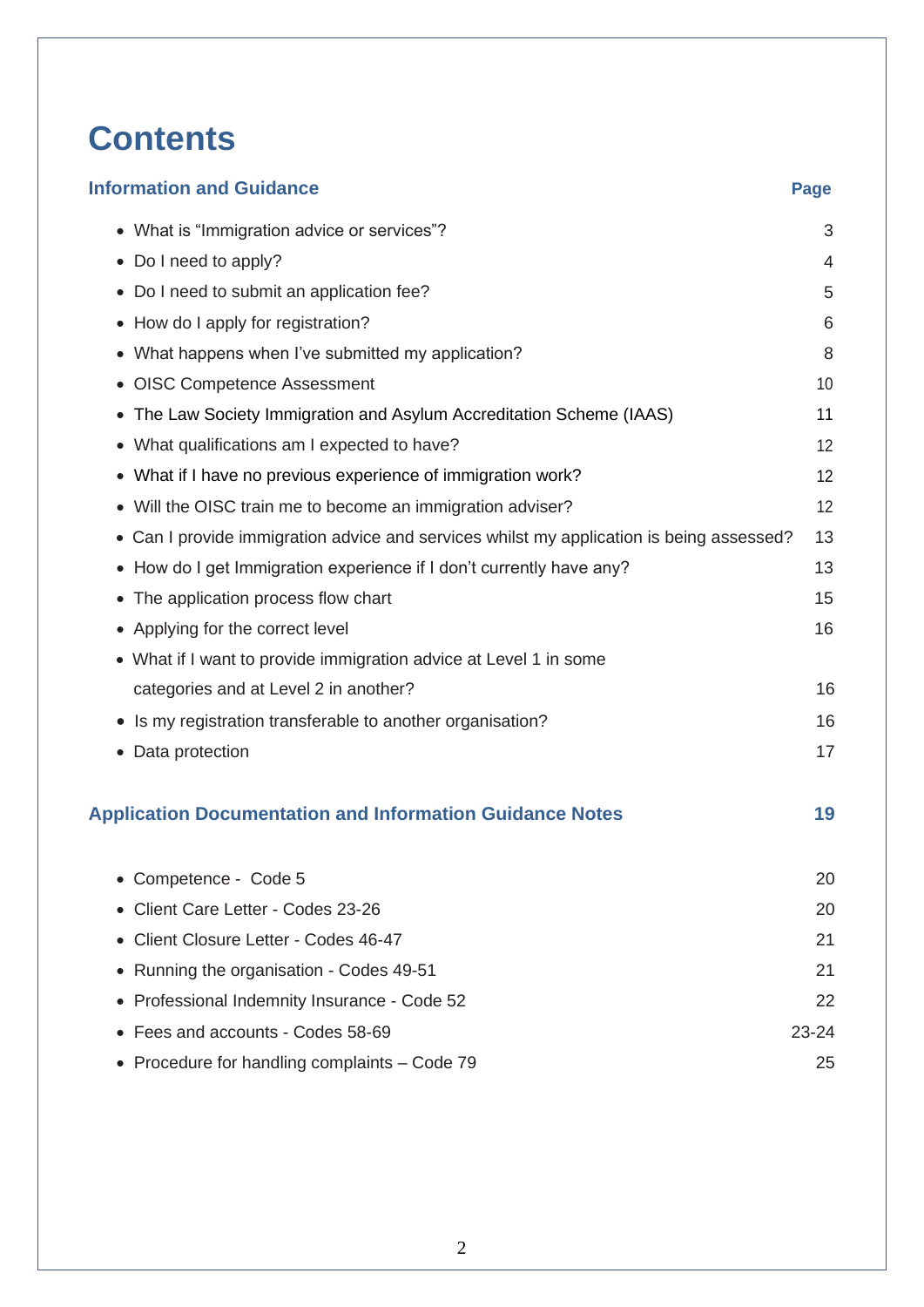## **What is "Immigration Advice or Services"?**

## **a) Immigration advice**

**The Immigration and Asylum Act 1999 (The Act), as amended, defines "immigration advice" as advice relating to a particular individual given in connection with one or more "relevant matters" by a person who knows that he is giving such advice.**

"Relevant matters" are defined as follows:

- (a) a claim for asylum;
- (b) an application for, or for the variation of, entry clearance or leave to enter or remain in the United Kingdom;
- (ba) an application for an immigration employment document;
- (c) unlawful entry into the United Kingdom;
- (d) nationality and citizenship under the law of the United Kingdom;
- (e)
- (f)
- (g)
- (h) removal or deportation from the United Kingdom;
- (i) an application for bail under the Immigration Acts or under the Special Immigration Appeals Commission Act 1997; and
- (j) an appeal against, or an application for judicial review in relation to, any decision taken in connection with a matter referred to in paragraphs (a) to (i).

### **b) Immigration services**

### **The Act defines "immigration services" as the making of representations on behalf of a particular individual –**

- (a) in civil proceedings before a court, tribunal or adjudicator in the United Kingdom, or
- (b) in correspondence with a Minister of the Crown or government department,

in connection with one or more relevant matters.

These activities are regulated when provided "in the course of business, whether or not for profit". Organisations that undertake these activities as an ancillary service to their main business for example, colleges assisting students to apply for visas (unless they are also a Tier 4 Sponsor) still need to be regulated by the OISC.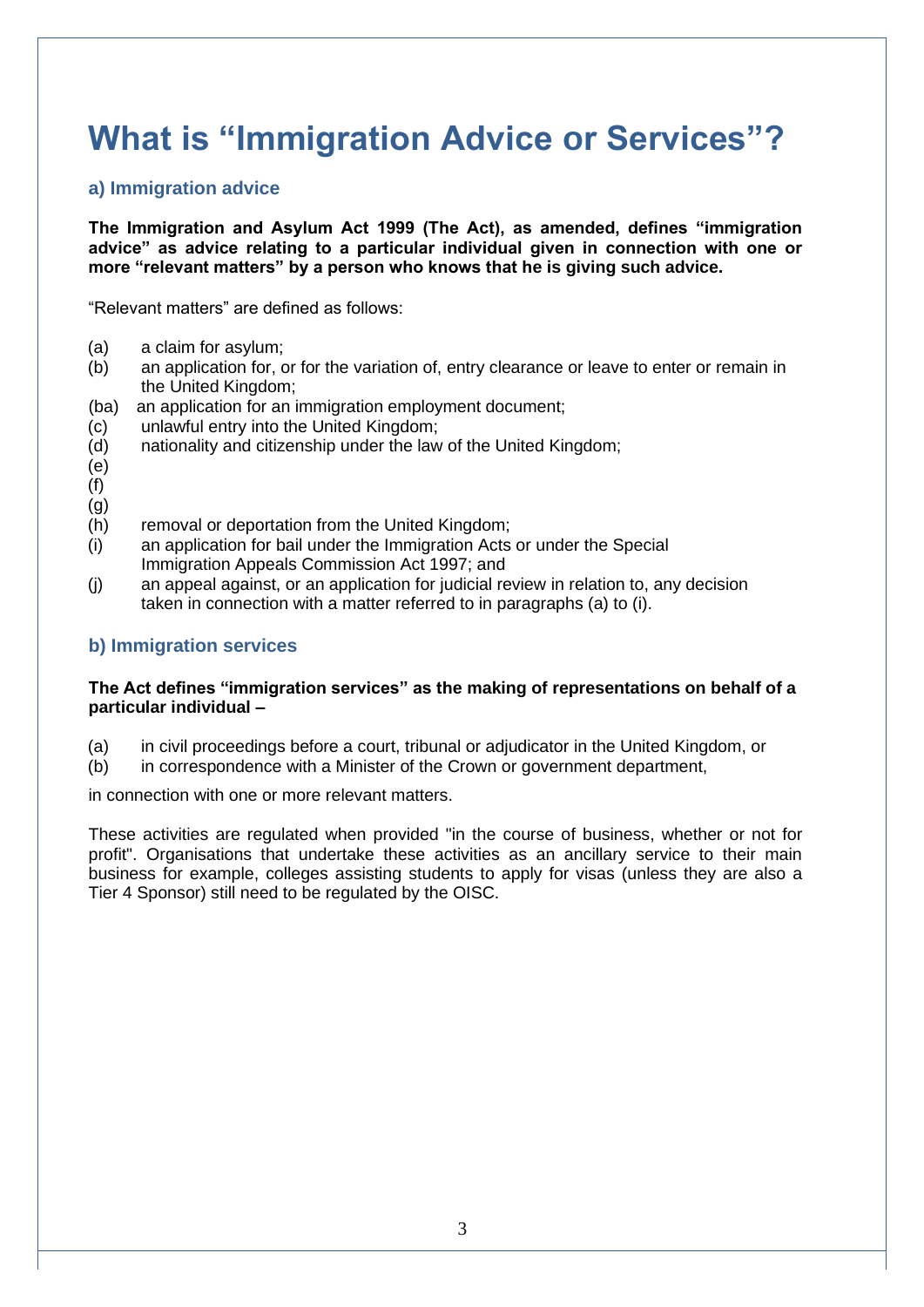## **Do I Need to Apply?**

**If you wish to provide immigration advice or services, you must apply for registration with the OISC unless you are a "qualified person". Most voluntary and community organisations and most business that offer immigration advice or services need to apply to the OISC.**

The Act prohibits the provision of immigration advice or services other than by a "qualified person".

A person is a "qualified person" if he or she is:

- (a) a registered person;
- (b) authorised by a Designated Professional Body or Designated Qualifying Regulator**\*** to practise as a member of the profession whose members that body regulates; or
- (c)
- $(d)$
- (e) acting on behalf of, and under the supervision of, a person within any of paragraphs (a) to (d) (whether or not under a contract of employment).

In addition, the prohibition in section 84 (1) does not apply to persons falling under section 84 (4) of the Act who have been certified as exempt by the Commissioner or are a category of person eligible to provide immigration advice and services by Order of the Secretary of State.

Unless any of the above applies to you, you will have to apply to the OISC for registration if you wish to provide immigration advice or services.

**\***The Designated Professional Bodies or Designated Qualifying Regulators referred to in subsection (b) are the Law Society of England and Wales, the Law Society of Scotland, the Law Society of Northern Ireland, the General Council of the Bar, the Faculty of Advocates, the Bar Council of Northern Ireland and the Institute of Legal Executives.

## **Proof of right to work**

If you are a British National or European Union citizen, you must provide a legible copy of your passport or European Union identity card as proof of right to work.

Please note that you must demonstrate that you have leave to remain and right to work in the United Kingdom for at least 18 months at the point of application.\*

\* *applicants seeking to join a registered organisation without 18 months leave, may make representations as to their ability to provide assurance that there will be no adverse affect on clients should their leave and right to work in the UK expire. The Commissioner will consider such applications on a case by case basis.*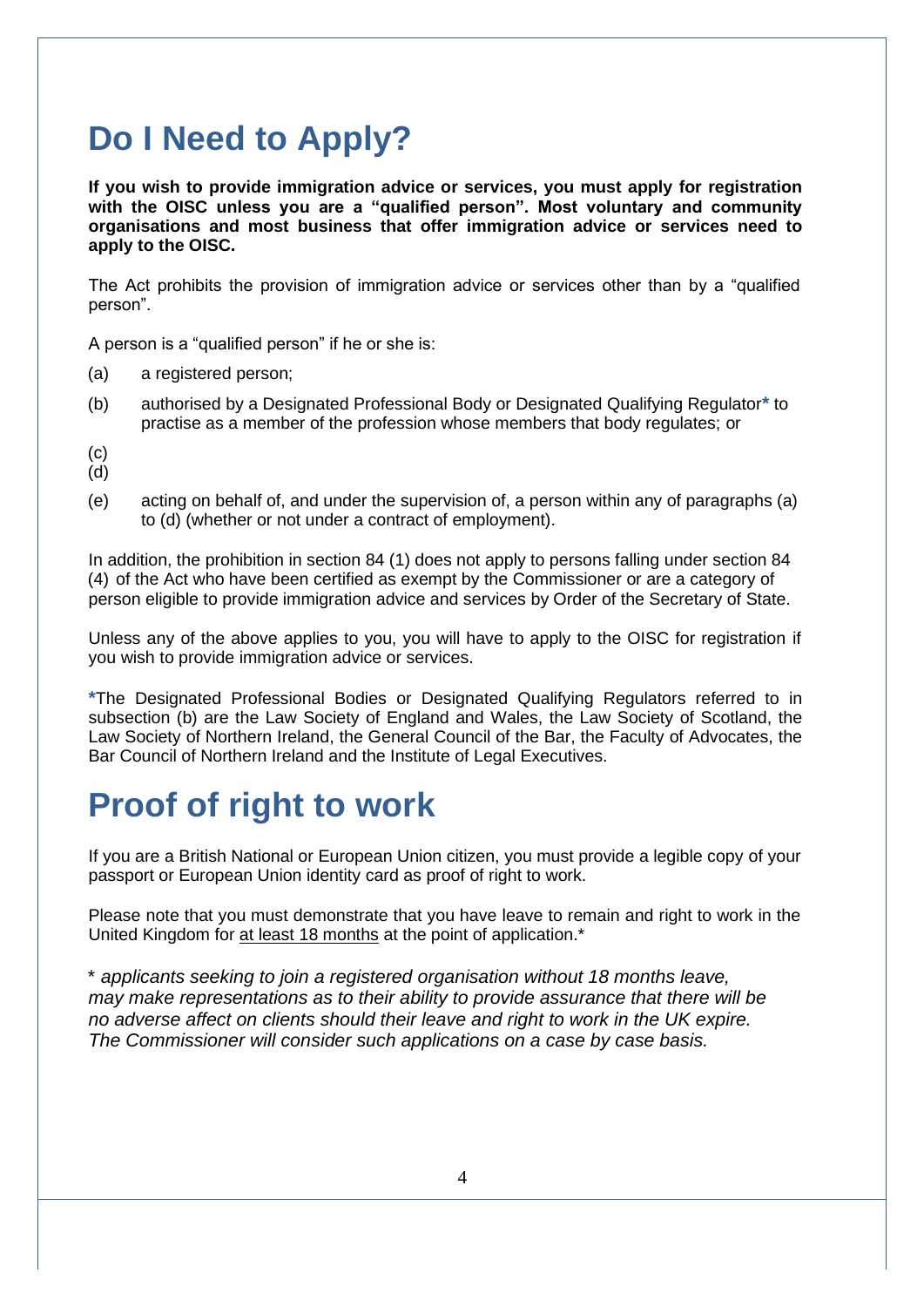If you are neither a British National nor a European Union Citizen, you will need to provide a copy of your stamped passport or other relevant documents to prove your right to work in the UK.

Advisers should send copies of the above documentation directly to the OISC. Please do not forward original documents.

## **Do I need to submit an application fee?**

Organisations pay no fee for their application where the organisation-

a) provides immigration advice or immigration services in the course of a business that is not for profit; and

(b) does not charge a fee, directly or indirectly, for the provision of that advice or those services.

Unless your organisation can meet both these criteria then you need to submit an application fee with the application for registration.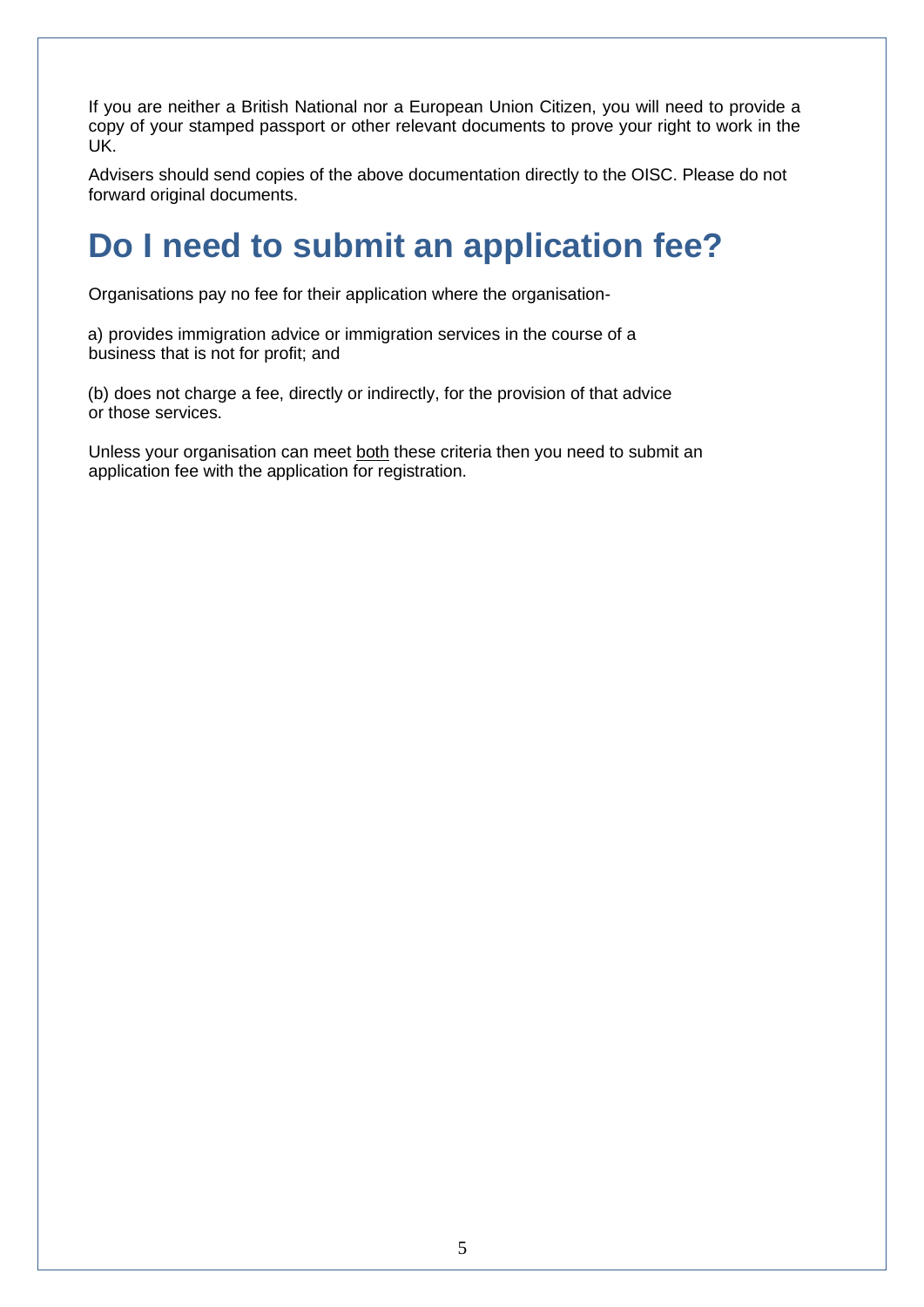## **How do I apply for registration?**

To apply for registration you need to complete the following steps:

#### **1. Complete Disclosure and Barring Service Check (for new advisers)**

All new applicant advisers applying for registration to provide immigration advice and services are required to apply for a Disclosure and Barring Service (DBS) check. Details on how to apply for a DBS check can be found on our website.

Everyone in your organisation who is listed as a new adviser in your application (unless previously registered with the OISC within the last 6 months) must obtain a DBS checkstandard disclosure and will be asked to provide evidence that a DBS check has been requested in their competence statement.

The OISC will not make a decision on the application unless each candidate has obtained a DBS check. The DBS check is likely to take several weeks to complete.

The OISC is committed to treating applicants who have a criminal record fairly, and has a written policy on how it assesses convictions when deciding applications for. A copy is available on the OISC website.

Convictions under sections 25 or 26(1)(d) of The Immigration Act 1971, will mean an adviser is automatically disqualified from registration.

#### **2. Read the Code of Standards, Commissioners Guidance on Competence and Guidance on Fitness**

Copies of the Code of Standards, the Guidance on Competence and the Guidance on Fitness can be downloaded from the OISC website. You should study them carefully before making your application. The Code of Standards set the standards by which you must operate if you are registered by the Commissioner.

#### **3. Complete an electronic application form for registration online**

The first section is called Organisation details. You must provide all the information requested, including Adviser details and all declarations. You must also provide details of those owning and/or running the organisation.

To assess your suitability for registration, the OISC will assess your fitness and competence to provide immigration advice and services. The form makes clear where you are required to provide information and documentation which will assist us in deciding the application. Guidance is provided in these notes and with the model documents available on the OISC website.

At each stage of the application you will be asked to confirm that you have read and understood the relevant Codes on the pages headed Declaration.

You must complete a new adviser application form and competence statement for each new adviser (unless previously registered with the OISC within the last 6 months). Please note that unless you are able to meet the requirements detailed in the competence statement, in terms of language, experience, training and qualifications then it is highly unlikely in our experience, that you will pass the OISC's competence assessments and therefore likely that the application for registration will be refused.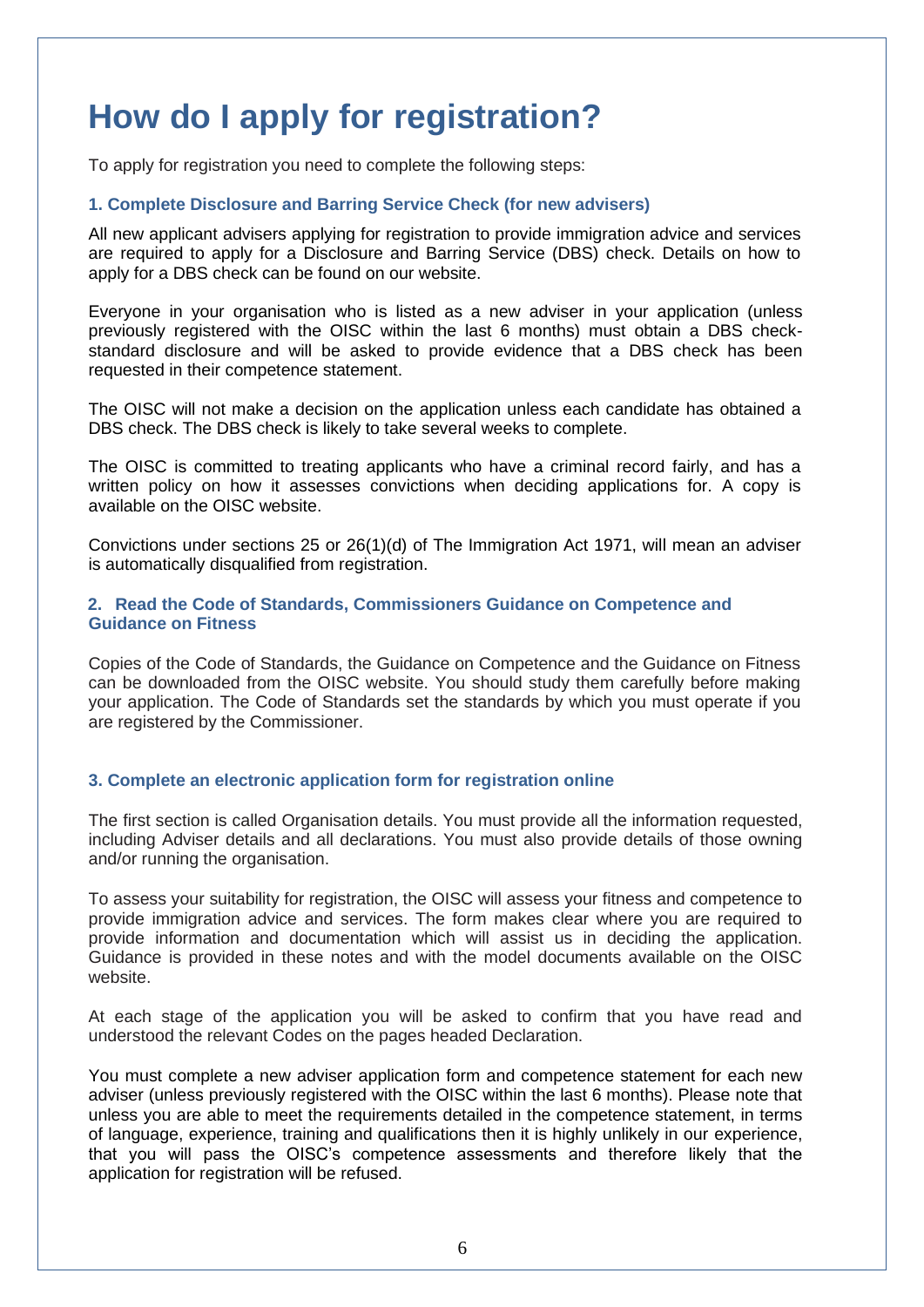### **4. Pay the application fee**

A fee must accompany your application for registration if you intend to charge for immigration advice and services. The amount is dependant on the level of advice intended to be given, and, for a Level 2 or 3 application, the number of prospective advisers.

The scale of fees is set by the Immigration and Nationality and Immigration Services Commissioner (Fees) (Amendment) Regulations 2022 No. 296

| <b>Level</b> | <b>Number</b><br>оf<br>advisers | <b>Registration</b><br>Fee | <b>Continued</b><br><b>Registration</b><br>Fee |
|--------------|---------------------------------|----------------------------|------------------------------------------------|
| 1            | n/a                             | £733                       | £733                                           |
| 2 & 3        | 1 to 4                          | £2,232                     | £1,646                                         |
|              | 5 to 9                          | £2,500                     | £2,041                                         |
|              | 10 and over                     | £3,023                     | £2,698                                         |

The registration (application) fees collected by the OISC are determined by the Home Office under statutory powers and must accompany applications.

The OISC has no power to refund application fees in respect of withdrawn or unsuccessful applications and refunds will be made in only the most exceptional circumstances.

When making payment, please send your application fee by BACS or online transfer to the account detailed below:

Sort code: 60-70-80 Account no: 10014934 Account Name: OISC No2 Account Bank: NatWest

Please quote your organisation's name as the reference when sending BACS payments.

#### **5. Check you have a complete application**

At page 20 of the application form is a page headed Application Checklist. When you feel you have completed the application form, provided all information and documentation required, you should check your application against that Checklist. If your application is complete it is ready to be submitted to the OISC. Upon receipt of a completed application we will assign a caseworker to assess your suitability for registration.

If you do not submit all the required information and documentation with your application within the prescribed timeframes, it will be refused. This is because, in failing to submit required information or documentation, you will have failed to demonstrate that you can comply with the Codes. The Commissioner cannot be satisfied that you are fit and competent to provide immigration advice and services without these.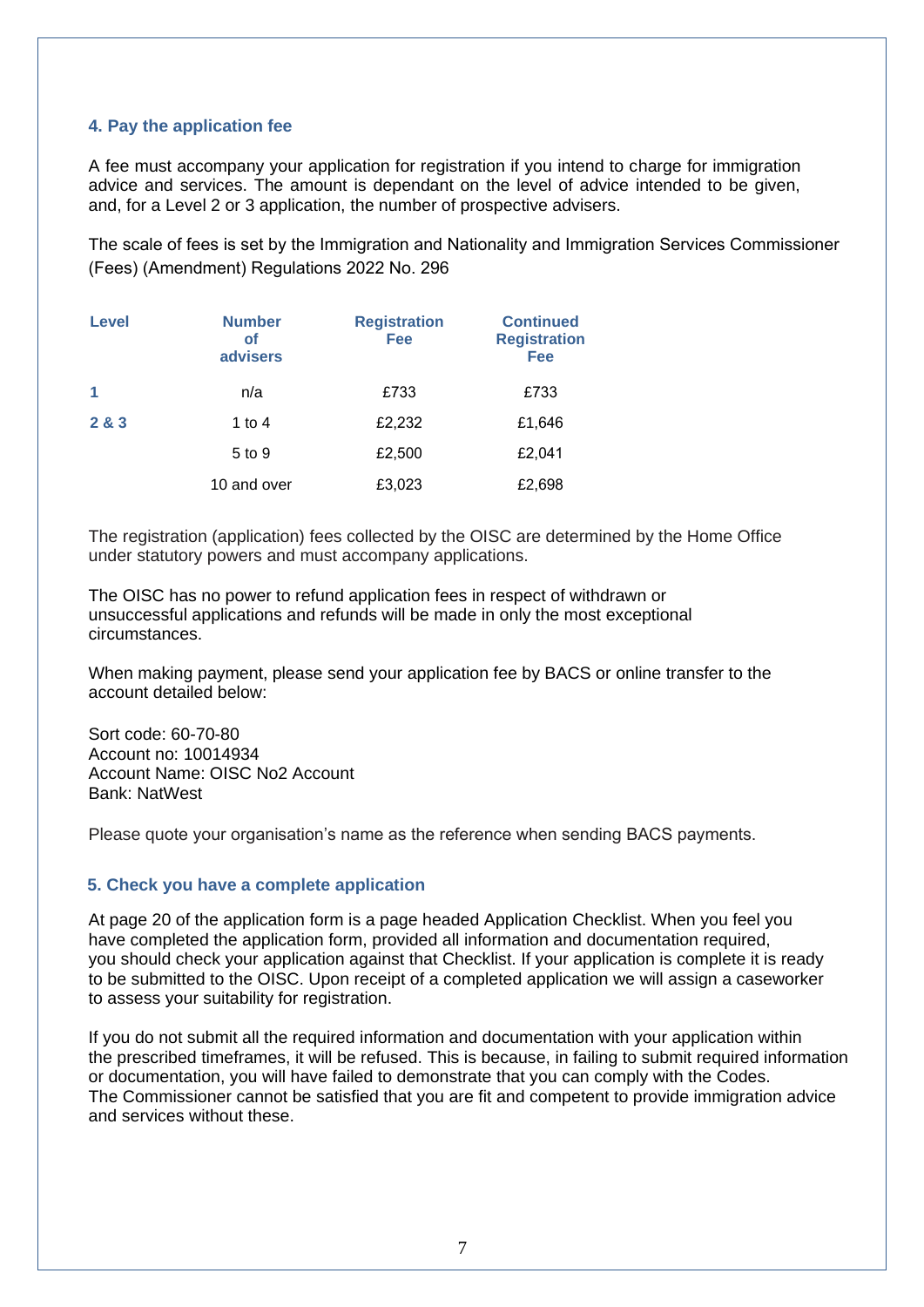### **6. Submit your application**

Application forms should be completed electronically and submitted to the OISC *OneDrive* folder via the OISC website. The process is simple and secure and full instructions on how to do this are provided online.

If you experience any problems completing or uploading your electronic application form please email [info@oisc.gov.uk](mailto:info@oisc.gov.uk) or telephone 0345 000 0046 for further assistance.

## **What happens when I have submitted my application?**

Once you have submitted all the required information and documentation, we will consider your application. The material you have submitted will be assessed for compliance with the Code of Standards.

Each new adviser will normally be invited to sit a level 1 competence assessment as part of an overall assessment of his or her competence. You may also be asked to sit an assessment at Levels 2 and 3 (please note this only applies to applicants wishing to work at Level 2 or 3). **See page 10 for information on assessments.**

If you then fail to provide all the required information and documentation with your application, it will be **refused**. The fee will not be refunded in these circumstances.

## **Adding New Applicant Advisers after the submission of your Application for Registration**

The OISC will consider your application for registration on the applicant advisers included with the original documentation and upon which an applicable fee has been paid.

Should you wish to add an applicant adviser not included in your original application, you may do so, but we will consider and decide the original application first.

Once that decision has been made, we will consider separately, any applications from additional advisers that you wish to add to your original application.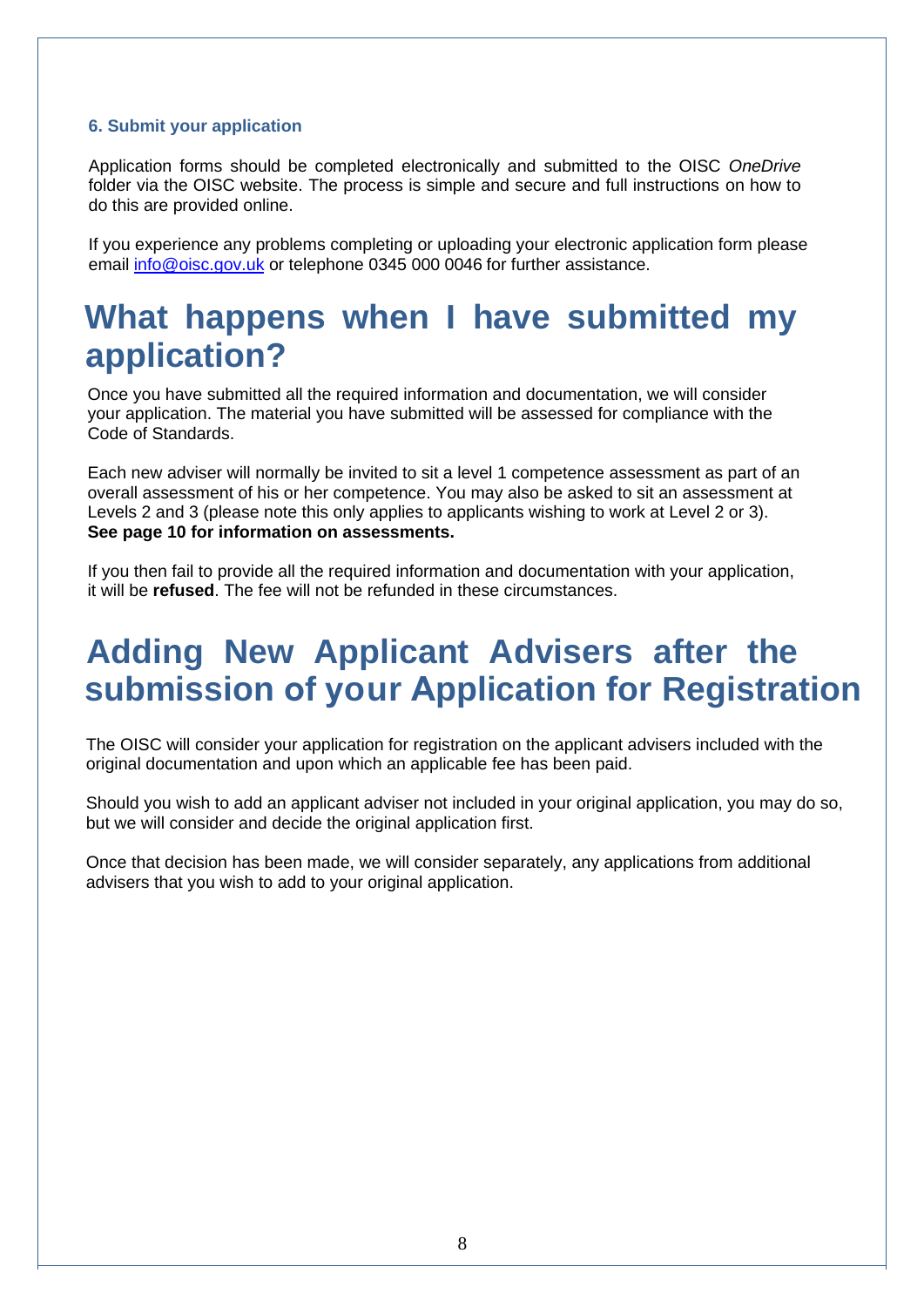## **Timescales for deciding an Application for Registration**

The OISC will aim to make a decision on your application within four months from the date of submission. This timeframe is to allow for any amendments that you may need to make to your application, the requirement to supply any additional documentation and the successful completion of the OISC Competence Assessment process. As part of the expectation that applicants are ready for the application process before they apply to us, the OISC requires that you are available for contact for the full duration of your application and that you are able to provide any necessary information by the deadlines we request of you, including your availability to sit the OISC Competence Assessment when requested to do so and your attendance at a pre-registration audit.

Should you fail to attend the online assessment event that you have been scheduled to attend, then this will be counted as a fail. The Commissioner will only consider exceptional circumstances for not attending the assessment and evidence will be requested.

If during your application, you become unavailable for contact or fail to respond adequately and in a timely manner to the Commissioner's requests for information, including failure to sit an OISC Competence Assessment or attend a pre-registration audit, the Commissioner will be unable to verify that you are fit and competent to provide immigration advice. Please note that it is your responsibility as an applicant to be able to meet the requirements of the application process and the Commissioner expects you to be in a position to implement any requests in relation to your application for as long as is necessary following its submission. **Failure to comply with the above may lead to the refusal of your application.**

## **Details of those owning and/or running the organisation**

The organisation must provide information in relation to its owners and/or those running the organisation. Please complete the relevant sections of the application form for those owning and/or running the organisation.

For the OISC's purposes a person is considered an owner of the business if they own at least 40% of the business. A person is considered to be involved in running an immigration advice organisation if they occupy one or more of these roles: (Private Firms) Self-employed sole trader; Partner; a Company Director (executive or non-executive) Company Treasurer or Secretary or (Charities) Chief Executive Officer or a Trustee.

For further information please see [The Commissioner's Guidance on Fitness \(Owners\)](http://oisc.homeoffice.gov.uk/servefile.aspx?docid=398)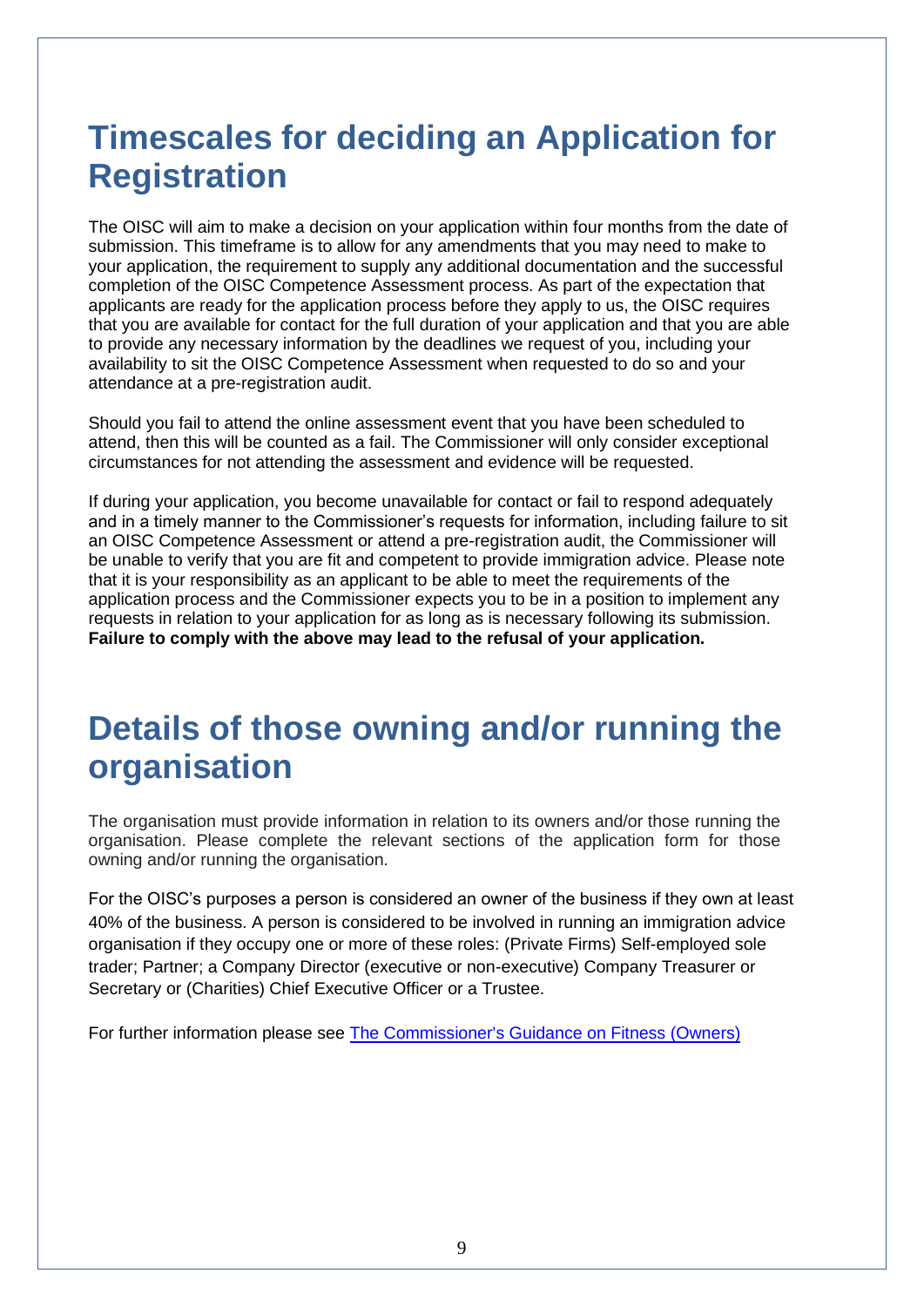## **OISC Competence Assessments**

#### **Key points:**

- Assessments are held online, and candidates invited via email
- There is one test attempt per candidate, per application
- The pass mark for Level 1 exams is 60%, Level 2 and 3 exams is 65%
- All assessments are 'open book' (within specified parameters, shown below)
- Applicants applying at Level 2 or 3 must first pass the Level 1 assessment

New applicant advisers will only be considered for the OISC Competence Assessment test once they have completed a DBS check, and submitted a completed competence statement. Advisers must also demonstrate that they have leave to remain and right to work in the United Kingdom for at least 18 months at the point of application (see page 4).

OISC Competence Assessments are run as online assessments that are scheduled at set times each month. Suitable applicants will be invited to the next assessment event following their application for registration with the OISC. Details of the assessment dates and further information about the online testing process can be found on the OISC website at the following link: OISC Competence assessment

Level 1 competence assessments consist of two sections. The first section is a multiple-choice answer test consisting of 20 questions that will examine the breadth of the applicant's knowledge across the wide range of immigration that the Level 1 Immigration category covers. The second section will consist of a scenario-based question where the applicant will be expected to understand and analyse an immigration situation and effectively communicate that understanding in written English.

Applicants are required to pass both sections in order to pass the assessment overall and only one attempt is allowed per applicant, per application.

If an applicant is unable to pass both sections of their Level 1 Assessment, then their application for regulation will be refused.

The OISC will not begin a new assessment process for applicants applying at Level 1 within 4 weeks of the candidate having received an application decision. The OISC is happy to reconsider applications after this timeframe where the applicant has taken steps to improve their skills and knowledge post their assessment. Applications simply re-submitted to re-take tests will be refused if no evidence of additional training has been submitted. Please do not submit a new application until 4 weeks after receiving an application decision and once you have completed additional training.

Level 2 and 3 competence assessments come in the form of a scenario-based question format. Each Level 2 and 3 applicant will have to pass the Level 1 test before taking the higher-level assessment. There will be no re-sits allowed at Level 2 or 3, however, the OISC may approve registration at a lower level if sufficient demonstration of competence has been provided. An applicant will either pass or fail the assessment.

A detailed syllabus for each level is provided on the OISC website to provide candidates with the information that they will be expected to know. Additionally, there are sample questions to allow candidates to help prepare and test themselves ahead of any live assessment they take.

While taking the assessments candidates are not permitted to access any online resources except for a specially written resource booklet written for the exam and containing key material relevant to the assessment to enable applicants to be fully equipped to demonstrate their knowledge. Immigration textbooks, printed course notes and candidates own hard copy notes are also allowed for reference purposes should the candidate choose. If candidates access any unauthorised online material during their exam the technology used will flag this as a violation and the assessment attempt will be invalidated.

Applicant advisers will continue to be expected to have undergone adequate training, have relevant previous experience or possess sufficient qualifications before they apply to the OISC. Applicants who do not have such experience or training are unlikely to be successful in the competence assessment tests.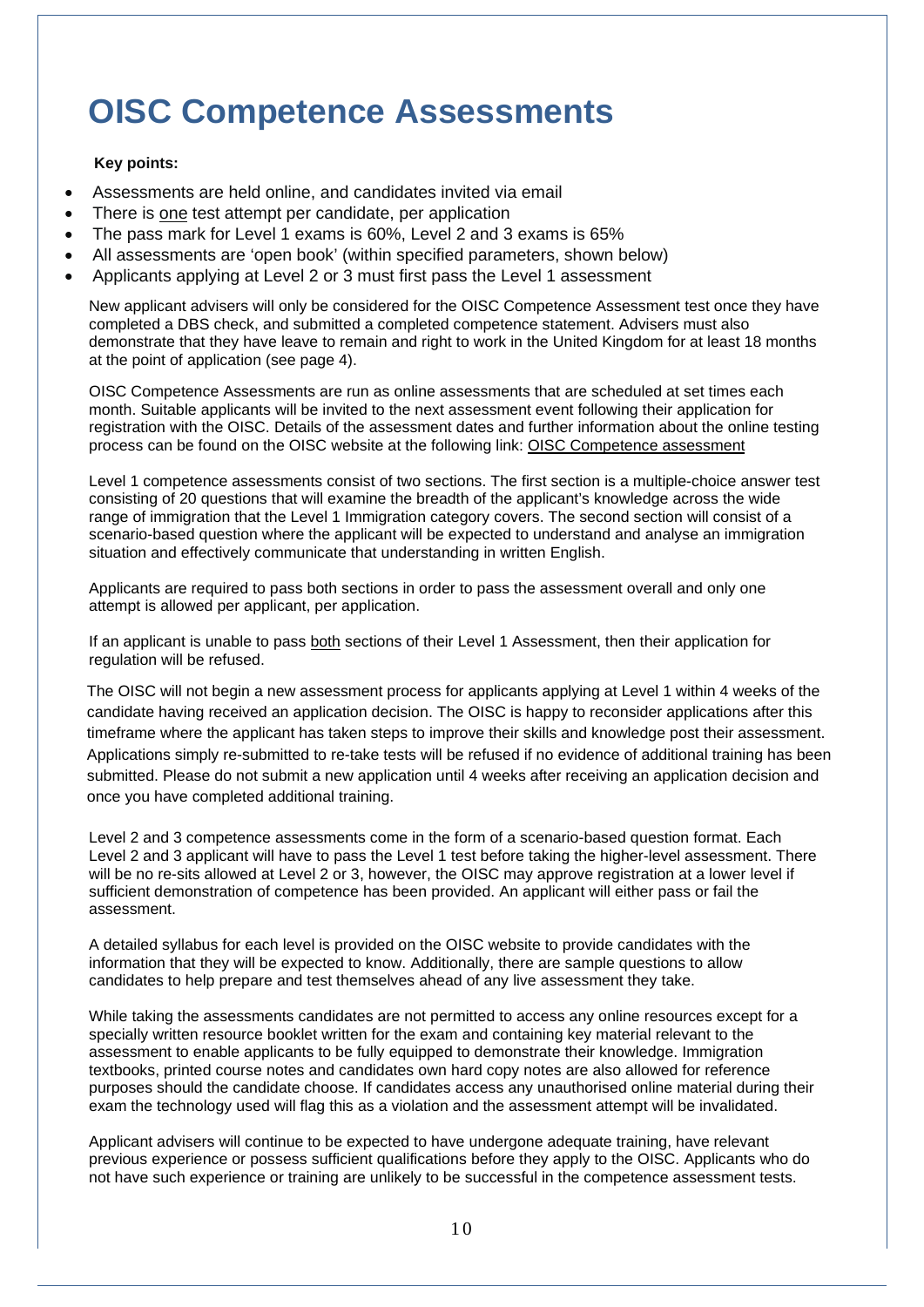It is important that applicants ensure their availability on published assessment dates. Those that require any special assistance in taking the assessment will need to contact the OISC in advance of the assessment. Applicants will be notified by the OISC's Competence Assessment provider of the result of their assessment. The applications of those that have been successful will continue to be assessed by the OISC.

## **Law Society Immigration and Asylum accreditation**

Prospective advisers who are seeking authorisation only in the category of Asylum and Protection and have successfully completed the Law Society Immigration and Asylum Accreditation Scheme (IAAS) examinations and gained IAAS accreditation, are not required to sit the corresponding level OISC competence assessment.

These include:

- IAAS level 1 accredited caseworker > OISC level 2 assessment (Asylum and Protection)
- IAAS level 2 senior caseworker > OISC level 3 assessment (Asylum and Protection)
- IAAS level 2 supervisor > OISC level 3 assessment (Asylum and Protection)

For OISC exemption at level 2, the minimum requirement is IAAS accredited caseworker. For level 3, it is IAAS senior caseworker or supervisor.

The relevant certificate must be enclosed with your application for regulation. Please ensure that one certificate for each accredited adviser is submitted. For example, if only one applicant has IAAS accreditation, the others need to sit OISC assessment.

Further exemptions from assessments may be given to organisations who have IAAS accreditation at accredited or senior caseworkers level, or supervisor level, who provide immigration advice and services which are entirely limited to work that falls within scope for Legal Aid (for example Domestic Violence and Immigration Bail applications). Such exemptions will be decided on a case by case basis.

## **The Chartered Institute of Legal Executives (CILEx)**

Applicant advisers who are qualified as a CILEx Immigration Practitioner and can show evidence of valid continuing accreditation may also be exempt from having to sit the corresponding OISC competence assessment.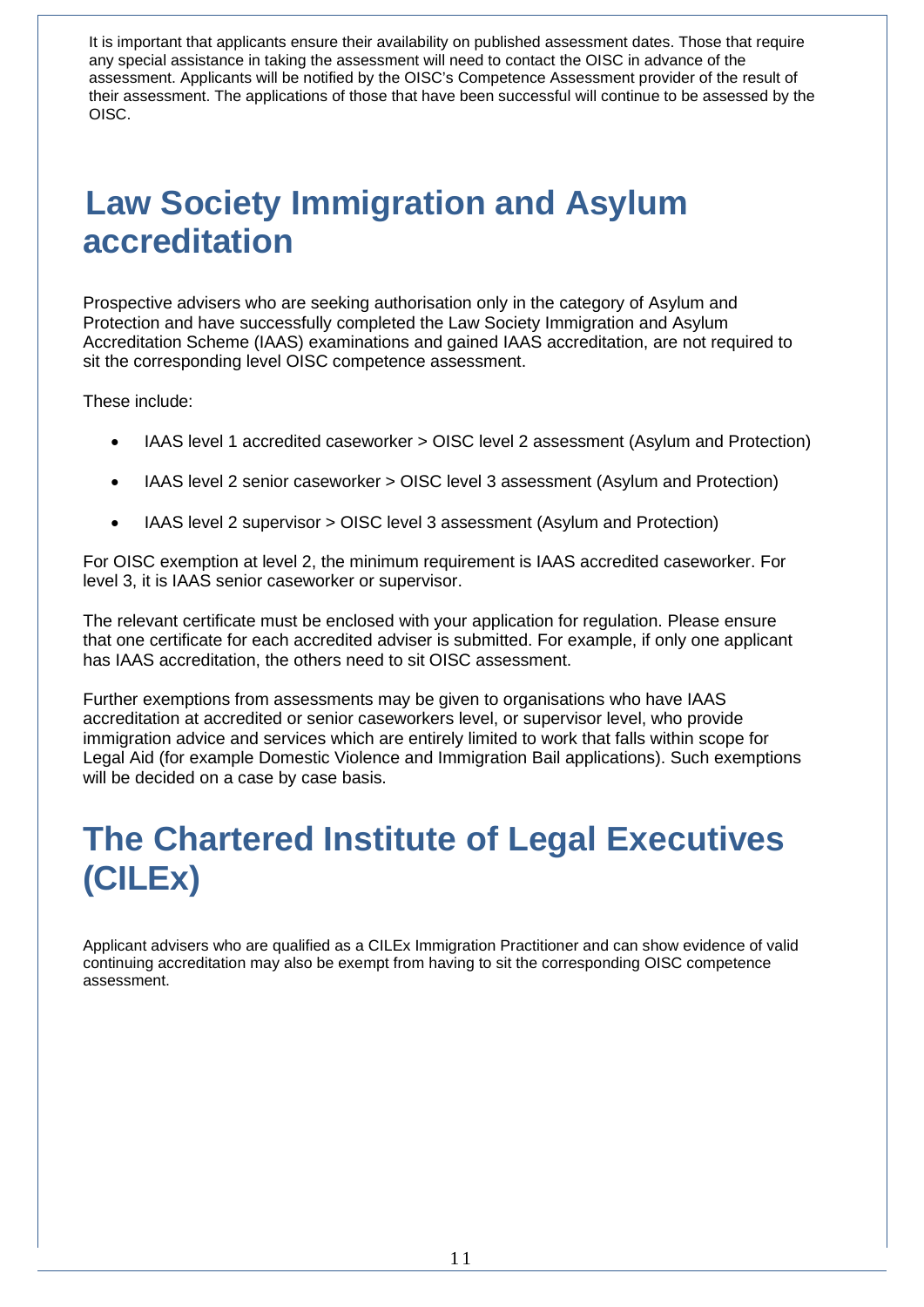## **What qualifications am I expected to have?**

You do not need any specific qualification to apply for registration. However, your competence and fitness will be thoroughly assessed before you will be approved. You will need to satisfy the OISC that you have the knowledge and skills to practice competently at the level at which you have applied.

Your organisation will need to satisfy the OISC that you have the resources, management structures and procedures needed in accordance with the Commissioner's Code of Standards.

## **What if I have no previous experience of immigration work?**

Having no previous experience in immigration work will not disqualify your application from consideration. Applicants may be able to demonstrate experience in the advice giving sector outside of immigration work and have undertaken suitable training in immigration law and practice. We will take into consideration the information that you provide on your competence statement and the results of any competence assessments we ask you to take. We may undertake oral competence assessments during pre registration visits and, ask that you attend additional training to improve your skills and abilities before authorisation is granted.

## **Will the OISC train me to become an immigration adviser?**

• No. The OISC will not train you to become an immigration adviser.

However once approved the Commissioner requires all advisers to complete annual CPD. Courses are available on the OISC website, free of charge to all regulated advisers.

## **Can I provide immigration advice and services whilst my application is being assessed?**

No. You cannot provide immigration advice and services until the Commissioner has approved your application.

If we become aware that you are practising illegally, i.e. without authorisation, this could affect the Commissioner's decision as to whether or not to approve your application.

It is a criminal offence punishable by fine and/or imprisonment for anyone to provide, or offer to provide, immigration advice and services without being approved to do so by the Commissioner (or other body as defined in Section 82(2) of the Act).

To offer to provide immigration advice and services (i.e. advertising) before the Commissioner has approved your application is also a criminal offence.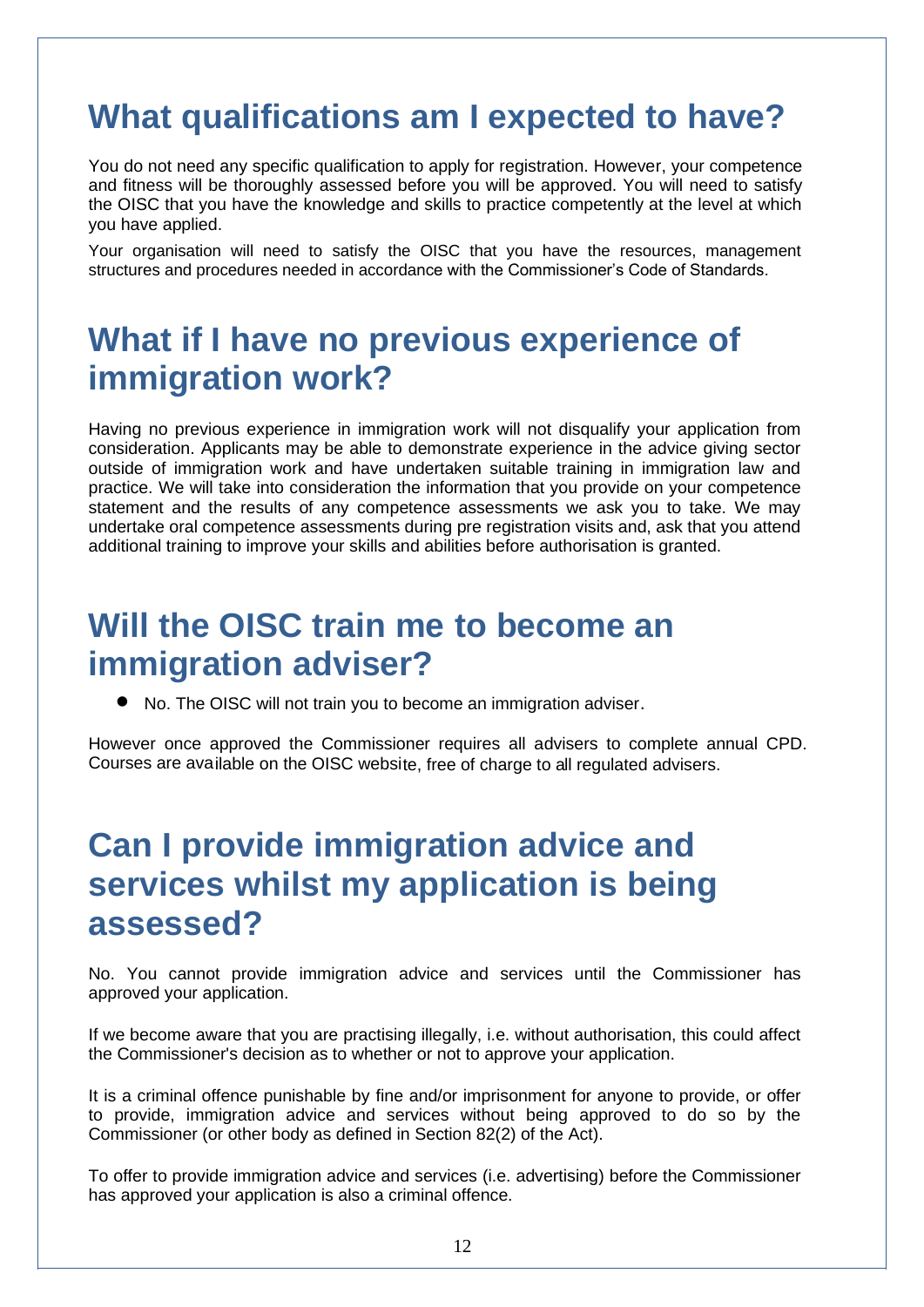## **How do I get Immigration experience if I don't currently have any?**

The Act allows people to gain experience of immigration advice without being registered if they are employed by, and supervised by another adviser who is OISC registered to provide immigration advice and services. The organisation must inform the OISC of the supervisory arrangements prior to any formal supervision taking place.

A person can also give immigration advice while employed (and supervised) by a member of a designated professional body such as a practicing solicitor.

#### **Working under the supervision of an OISC regulated adviser**

- You can work under the supervision of an OISC registered adviser to gain the relevant experience in providing UK immigration advice and services prior to applying for authorisation as a Level 1 adviser.
- $\Box$  You will need to find a registered OISC adviser who will permit you to give immigration advice under their supervision. The OISC registered adviser will have to fulfil certain criteria as set out in Code 9 of the Commissioner's [Code of Standards](https://www.gov.uk/government/uploads/system/uploads/attachment_data/file/458698/Code_of_Standards_2016.pdf) *and the accompanying* [Guidance Notes](https://www.gov.uk/government/uploads/system/uploads/attachment_data/file/458700/Guidance_Notes_to_accompany_the_Code_of_Standards_April_2016__2_.pdf) and have authorisation from the OISC to act as a supervisor
- Please note that you will only be able to give advice for your supervisor's organisation and not in your own right. Also, you will only be able to provide immigration advice at OISC level 1.
- You can work under supervision on either a paid or unpaid basis.
- The period of supervision should normally last approximately 12 months at which point you will expected to submit a New Adviser Application and Competence Statement. You must ensure that you submit all the required supporting documentation with this form. Your competence will be assessed on the information detailed within your form and the successful completion of the Level 1 Competence Assessment.

**NB: In order to work under the supervision, of an OISC registered adviser, your supervisor must submit a supervision plan to their OISC caseworker and this MUST be approved by the Commissioner prior to being implemented. Evidence of an approved supervision plan will be required with your New Adviser Application and Competence Statement as well as copies of all your supervision records.**

**Any advice given under unauthorised supervision is unregulated advice and therefore illegal.**

#### **Working under the supervision of a SRA regulated solicitor**

- You can also gain experience working under the supervision of a solicitor. Again, you will only be able to give immigration advice for your supervisor's firm and not in your own right.
- Again, this can be paid or unpaid work.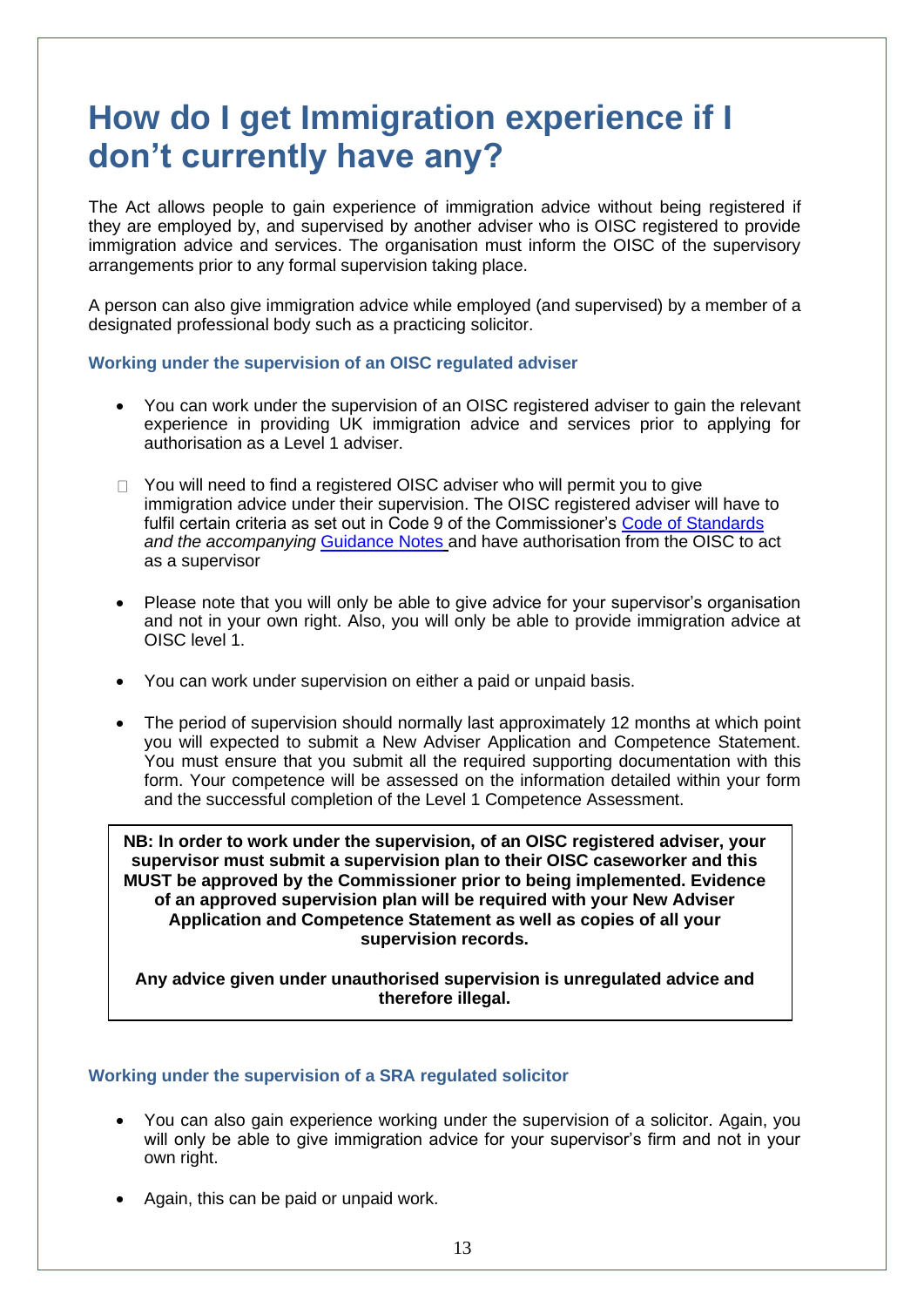- Solicitors are regulated by the Solicitors Regulation Authority (SRA) and therefore, all supervised work, carried out within a law firm, will fall under the regulation of the SRA.
- You will be required to submit a reference from your supervising solicitor with your New Adviser Application and Competence Statement. This should provide confirmation of your employment, with details of the work you have completed under supervision.

For more information, please see the [Supervision Guidance Note. T](http://oisc.homeoffice.gov.uk/servefile.aspx?docid=231)his information will also include guidance on appropriate supervision plans.

### **Training**

- Throughout your period of supervision, the OISC would expect you to receive appropriate and relevant training. You would be expected to provide evidence of this with your application for authorisation.
- **Training should be undertaken with a professional training organisation.**
- For more details on training, please refer to the New Adviser Application and Competence Statement.

#### **Volunteering at a Citizens Advice Bureau**

- You can volunteer at your local Citizens Advice Bureau to gain the relevant experience in providing UK immigration advice and services prior to applying for registration as a level one adviser.
- All Citizens Advice Bureau are authorised to provide immigration advice and services at Level 1.
- $\Box$  For further information regarding how to volunteer please

visit:<http://www.citizensadvice.org.uk/index/join-us.htm>

- □ For applicant advisers in Scotland you may wish to contact Citizens Advice Scotland at <http://www.cas.org.uk/about-us/volunteer-citizens-advice-bureau>
- $\Box$  For applicant advisers in Northern Ireland you may wish to contact Advice NI at <http://www.adviceni.net/>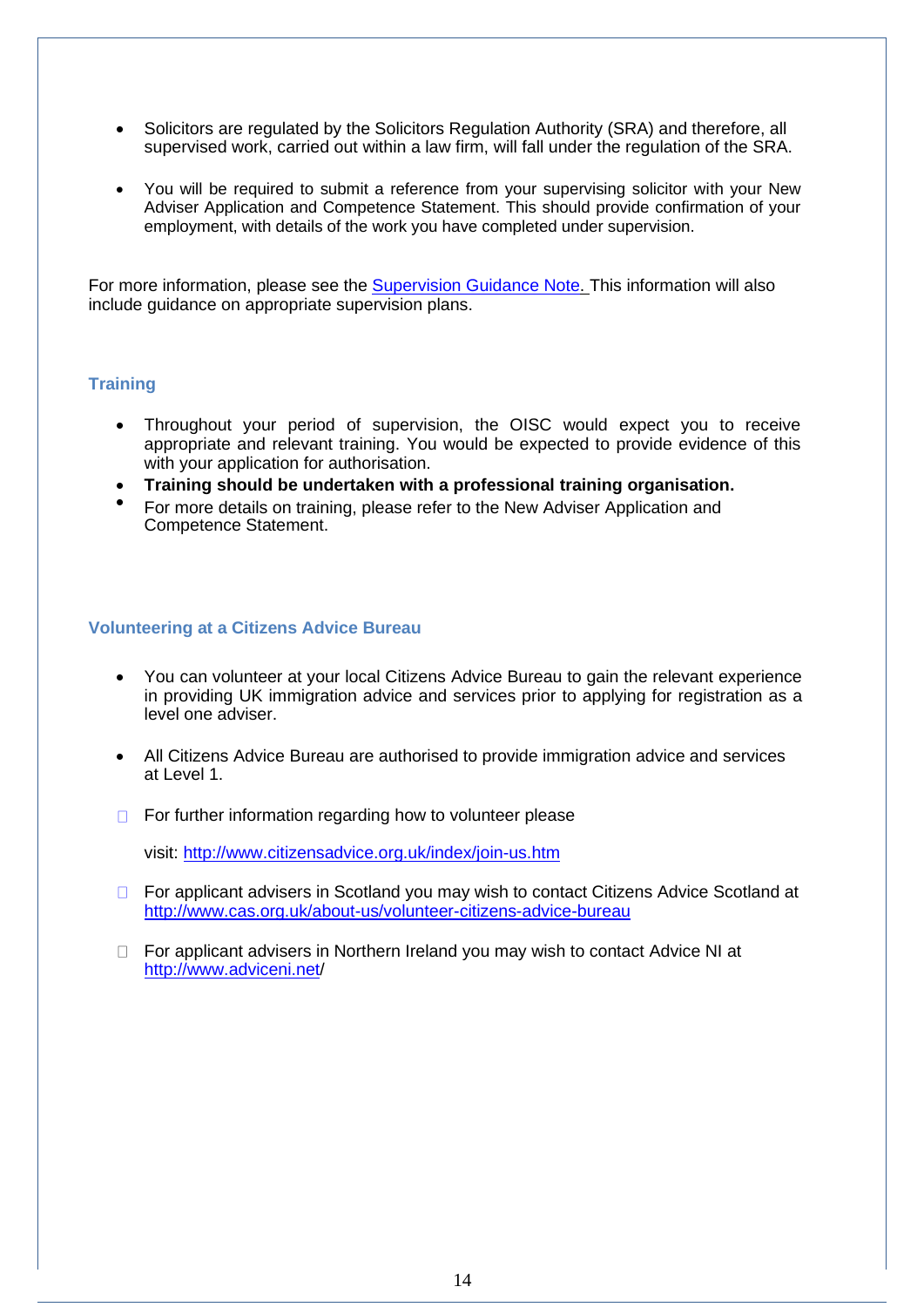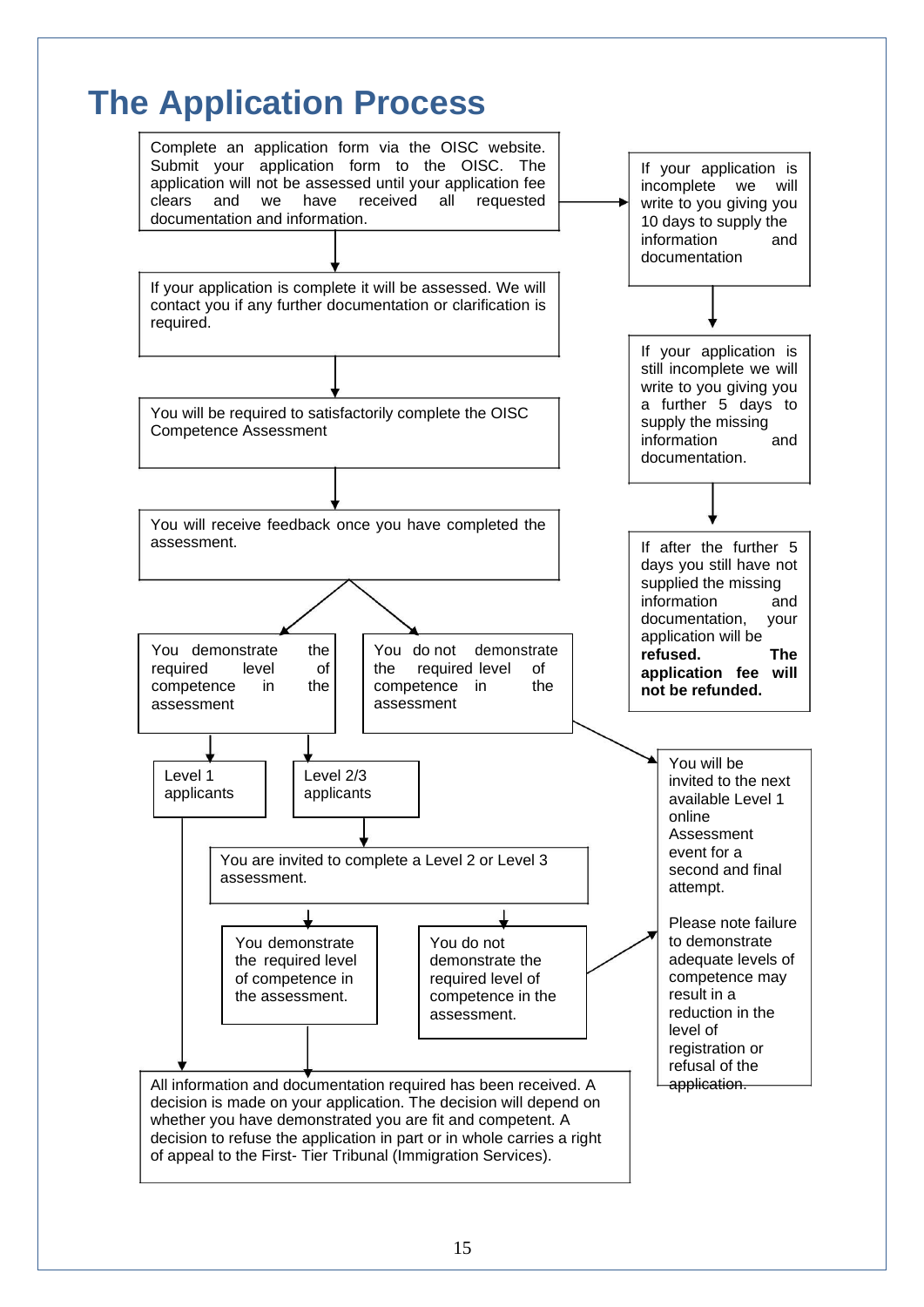## **Applying for the correct level**

When completing this application you should consider both the level (complexity of work to be undertaken) and categories of advice (areas of knowledge) that you wish to work at.

Details of the work covered at each level and category can be found in the OISC [Guidance](https://assets.publishing.service.gov.uk/government/uploads/system/uploads/attachment_data/file/604807/OISC_GoC_2017.pdf) on **[Competence](https://assets.publishing.service.gov.uk/government/uploads/system/uploads/attachment_data/file/604807/OISC_GoC_2017.pdf)** 

The levels are as follows:

**Level 1:** Applications that rely on the straightforward presentation of facts to meet a qualifying criteria. Such applications will not be discretionary or concessionary in nature and applicants will not have an immigration history which is likely to adversely affect the application in question.

**Level 2:** Complex applications within the immigration rules as well as applications outside the rules and applications under UKVI's concessionary or discretionary policies or where requests are being made for discretion to be exercised. Applications from clients who have entered the UK illegally or are in breach of their conditions of entry or leave to remain.

**Level 3:** Work done following the lodging of the notice of appeal against refusal as well as the conduct of specialist casework. Representing clients at bail and appeal hearings before an Immigration Judge.

You should apply for authorisation at the level that reflects your competence and the service you wish to provide.

## **What if I want to provide immigration advice at Level 1 in some categories and at Level 2/3 in others?**

If you wish to operate at different levels for different categories of advice, you should complete a Competence Statement at the highest level for any specific category. Therefore, if you are applying for Level 2 in the category of Immigration, but Level 1 in Asylum and Protection, then you need only complete a Level 2 Competence Statement.

You can apply to move up levels in the future, but will have to submit a new application and may have to pay a further fee.

## **Is my authorisation transferable to another organisation?**

Your authorisation with the Commissioner is not automatically transferable to another organisation.

If you leave the regulatory scheme and return to either the same organisation or a different entity within 6 months, the organisation does NOT need to submit a Competence Statement on your behalf, you are not required to undertake a DBS check and provide identity documents or proof of right to work (unless you have leave to remain in the UK that has expired in the interim period).

The organisation must include your details as an applicant as part of an Application for Registration if it is at the application stage or contact their OISC caseworker to inform them of your appointment if they are already in the scheme. In the above scenario, you will not be required to undertake a Competence Assessment unless issues of concern were raised regarding your competence when previously authorised.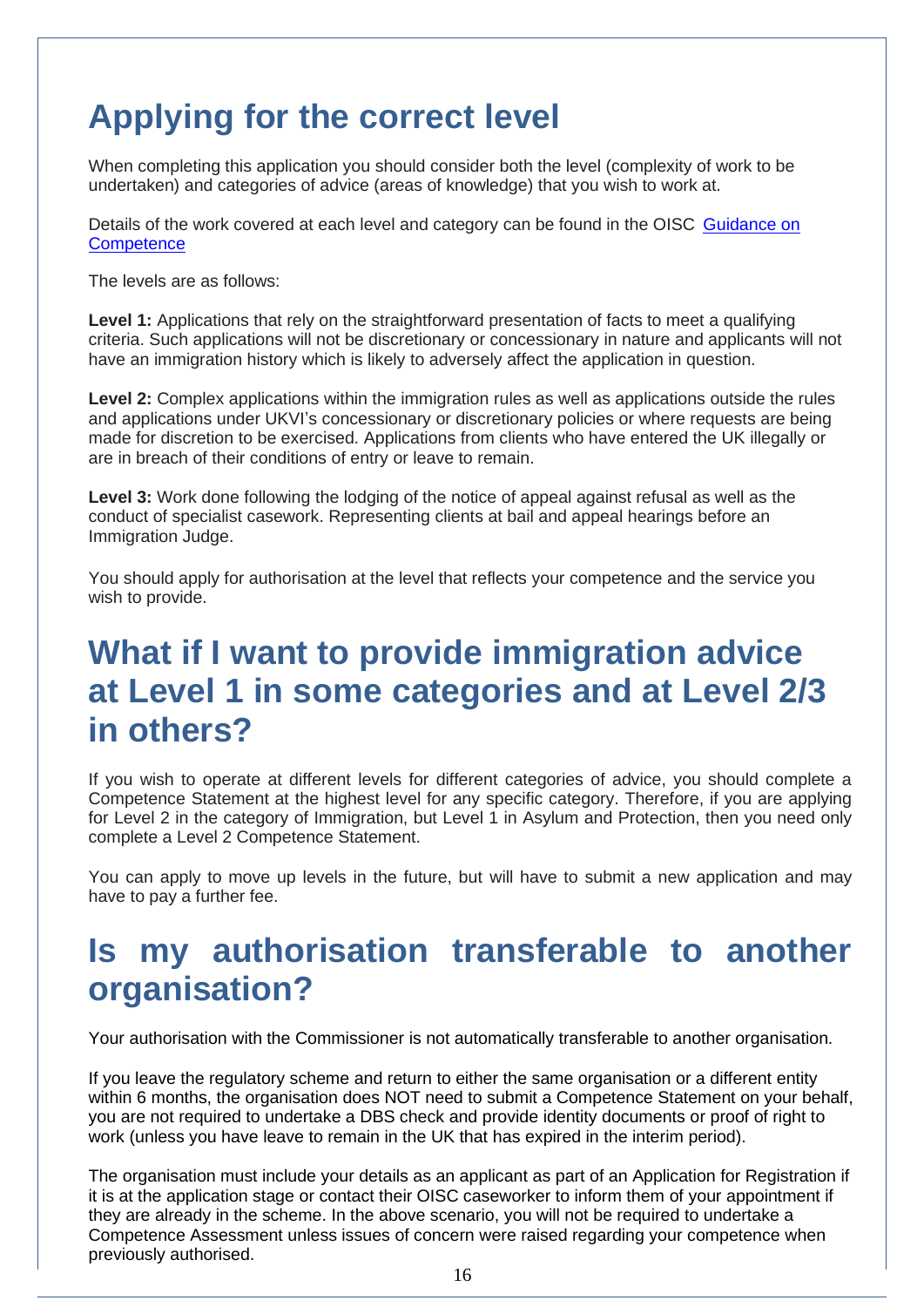If you reapply for registration and have been outside of the regulatory scheme for over 6 months, you must submit a new adviser application and Competence Statement through your organisation and wait for the Commissioner to approve the application. You will also need a new DBS check.

Furthermore, if it has been over 6 months since you were last regulated by the OISC and more than 2 years have elapsed since you sat a Competence Assessment, you will be mandatorily reassessed with the requirement to pass the test as detailed on page 10 of this document before any authorisation to provide immigration advice and services is approved. Please note that the Commissioner reserves the right to retest returning applicant advisers where issues of concern were raised irrespective of how long they have been outside of the regulatory scheme.

In all of the application processes outlined above, the applicant must wait for the Commissioner to approve the application before they can provide immigration advice and services on behalf of the registered organisation.

## **Data Protection**

The OISC is registered with the Information Commissioner under the terms of the General Data Protection Regulation and Data Protection Act 2018.

The Commissioner is a data controller in relation to the information received by her for the purposes of her functions under The Act.

Section 93 of The Act, prohibits the disclosure of information received by the Commissioner except with lawful authority, including where disclosure is necessary in the public interest.

The Commissioner may, for example, take the view that, in all the circumstances of a case, disclosure to an elected representative, e.g. an MP, is necessary in the public interest.

Organisation and contact details may be used by the OISC and its agents to contact advisers about OISC related matters.

Information held by the OISC is not passed to others for marketing or similar purposes.

The OISC publishes details relating to registered organisations on the OISC register and adviser finder. These include a contact name, the address of the organisation and the names of all advisers at each organisation. If you do not wish such details to appear please advise us in writing as soon as possible.

For further information on how the OISC process data, please see the OISC Privacy Notice at <https://www.gov.uk/guidance/oisc-privacy-notice>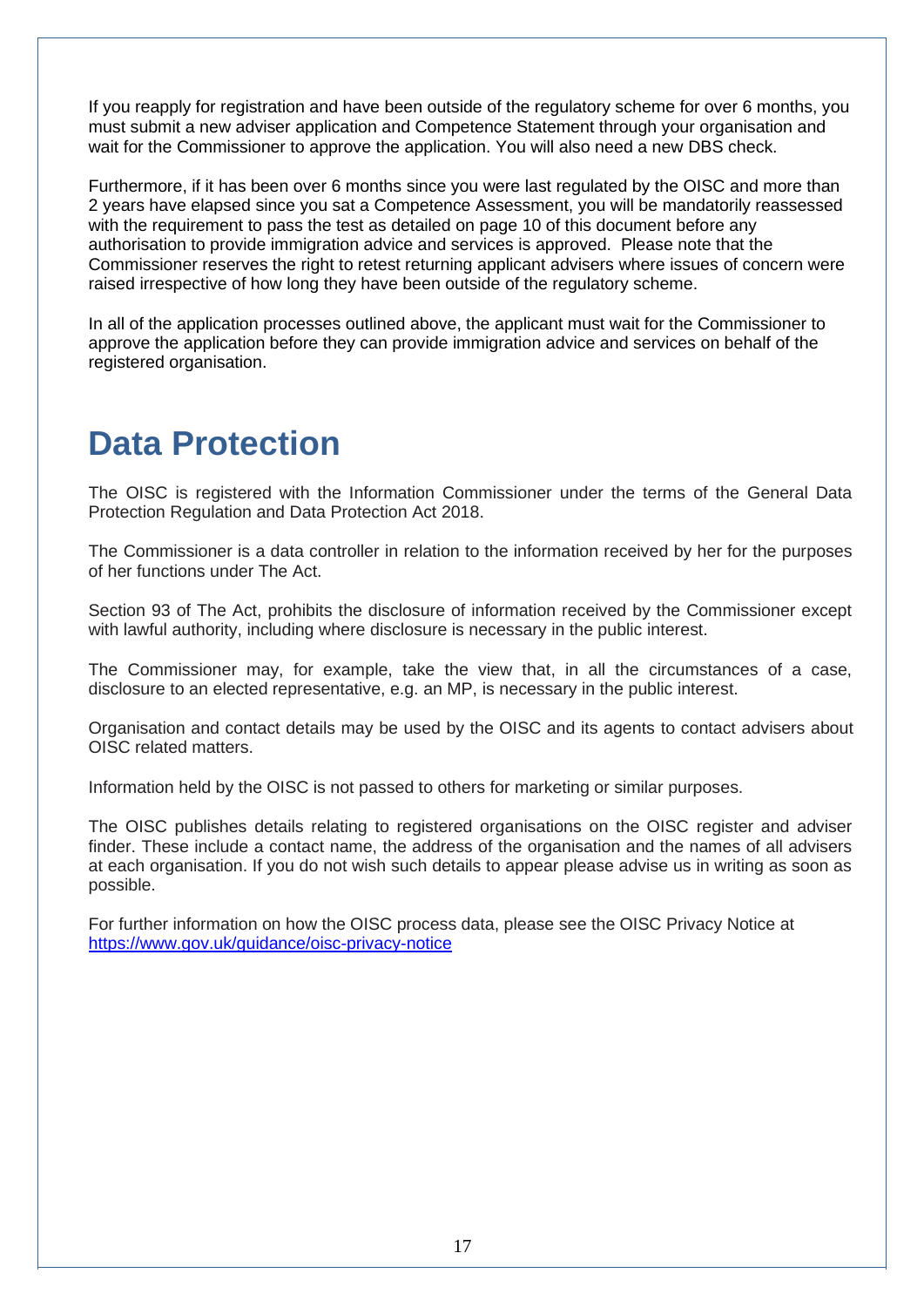## **If you've understood everything so far, you are now ready to complete the application form**

Go through each section providing as much detail as possible, completing the tick boxes where appropriate.

It is essential that you give us as much detail as possible about your organisation so that we will gain an understanding of the way your organisation will operate. This should reduce the time your application will take to process.

We have provided 'Model Documents' on our website to assist you with our requirements.

The answers and documentation you provide must accurately reflect of the way you intend to work.

Guidance for completing required documentation is on the following pages and also can be found with the Model Documents on our website.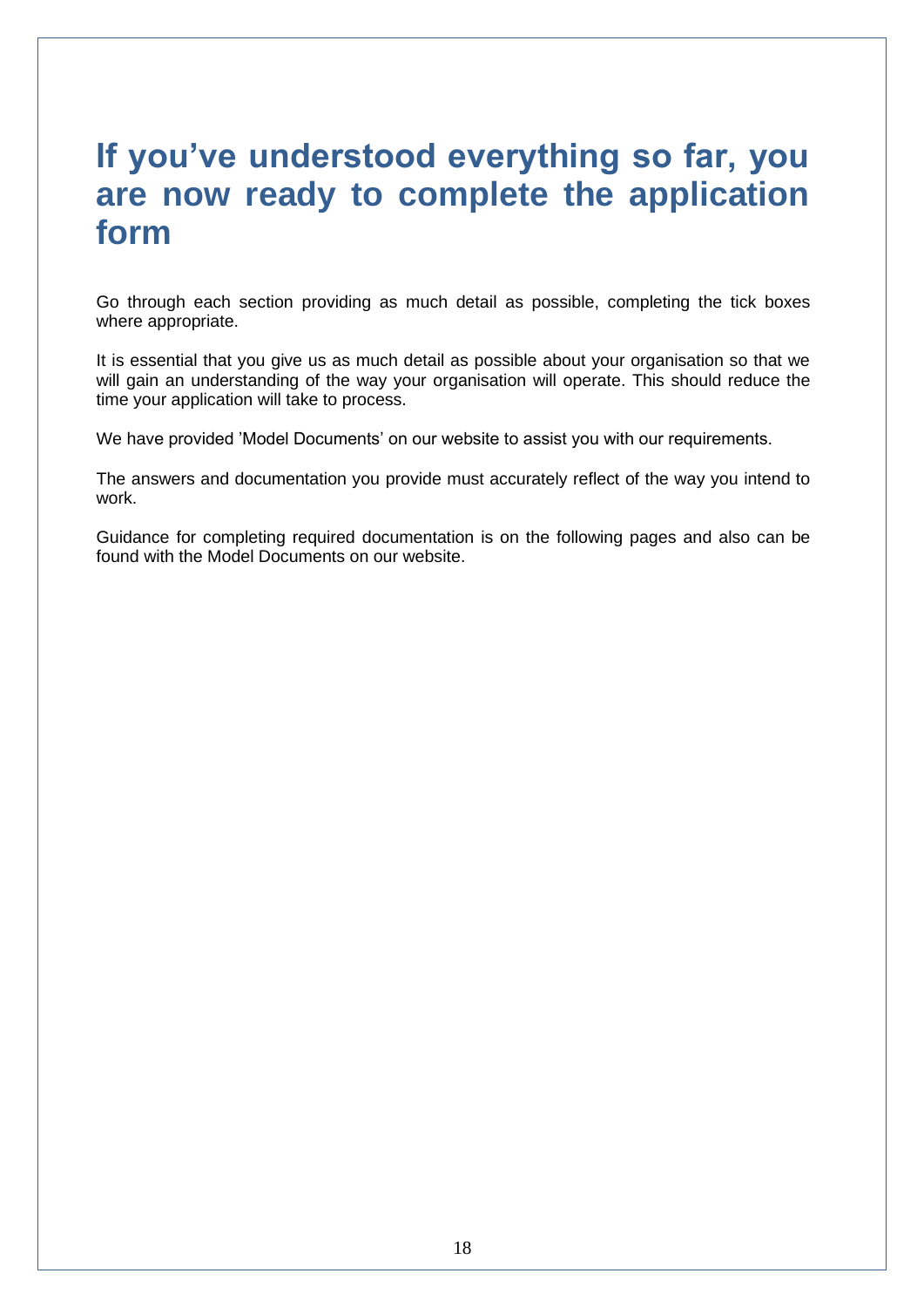

# Application **Documentation** and Information Guidance Notes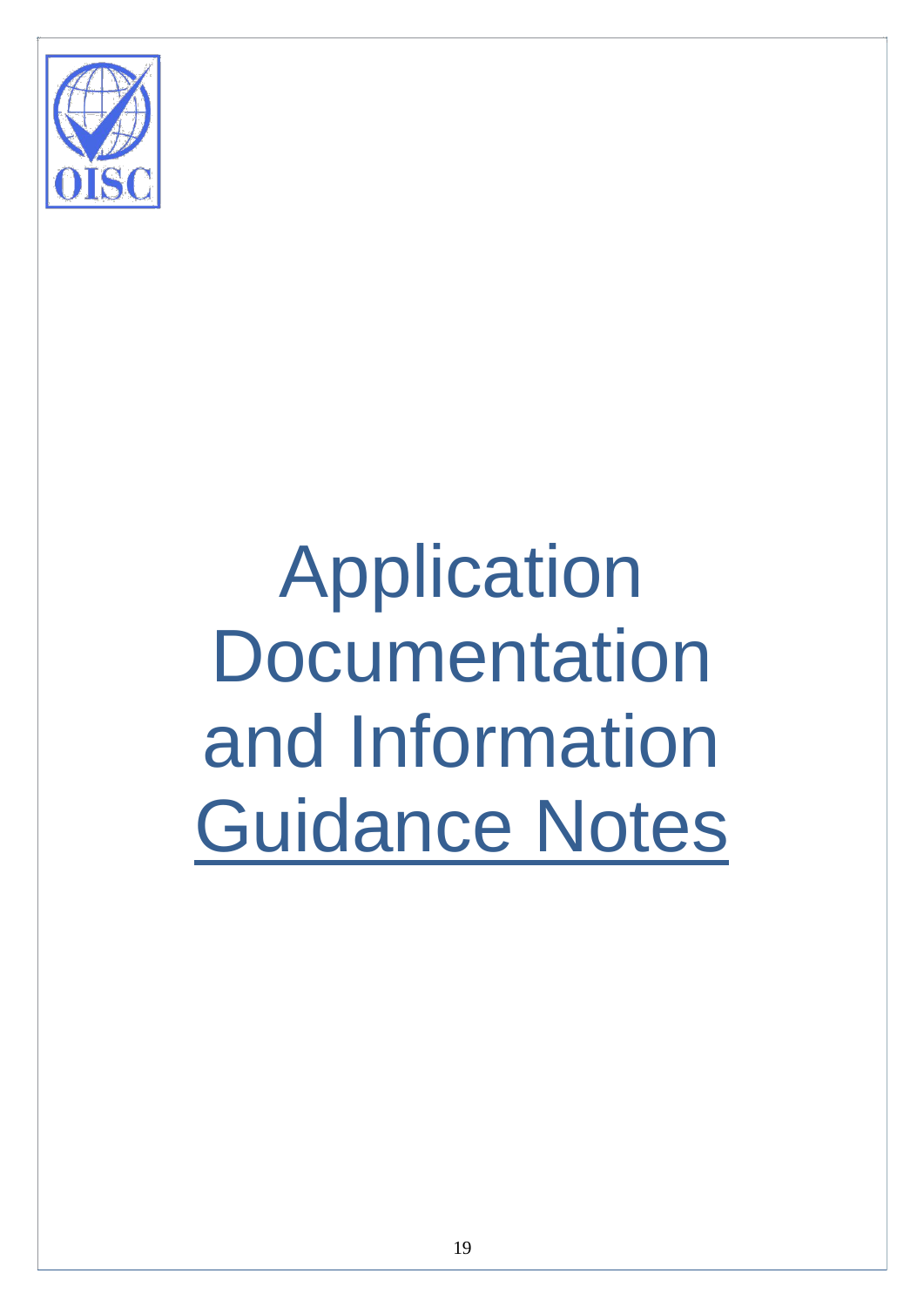## **Competence Code 5**

#### **See application form page 16**

Code 5 says organisations and must act competently when giving immigration advice or services.

Guidance on what knowledge and competence is required at the different levels and categories can be found in the Guidance on Competence.

Each adviser who wishes to provide immigration advice and services must complete a Competence Statement and sign the declaration (unless previously registered with the OISC within the last 6 months). Please be sure you indicate clearly the Levels and Categories in which you are applying.

The Competence Statement is an opportunity for an adviser to provide evidence of the knowledge, skills, training and experience they have that prove that they are competent to give advice. The more detail that is provided, including dates, details of courses and the types of applications the adviser has worked on, the quicker the statement can be assessed.

If you do not submit a Competence Statement providing this information, we cannot be satisfied that you comply with Code 5.

## **Client Care Letter Codes 23-26**

#### **See application form page 16 and model document on website**

Code 23. An organisation must provide all prospective clients with a client care letter.

A prospective client is someone, for example:

- with whom an adviser has had an initial consultation; and
- there is an expectation of a continuing professional relationship.

This person can be distinguished from someone who asks one-off questions and who has no expectation or gives no indication of intending to, instruct the registered organisation or adviser further, for example where an individual attends a drop-in advice centre.

Code 24. The adviser must take reasonable steps to ensure that the prospective client understands the contents of their client care letter before being asked to agree it. The organisation should not do any further work until the client care letter has been agreed, other than in exceptional circumstances.

Code 25. An organisation must keep a record of the client's agreement to their client care letter either by way of a signed and dated copy of the letter or evidence of their agreement electronically.

Code 26. A client care letter must contain:

- a. a statement identifying the client for whom the organisation is acting;
- b. a statement of the client's immigration status, if known;
- c. full details of the client's instructions, advice given and the work agreed to be done with estimated timeframes;
- d. confirmation of the costs estimated or agreed;
- e. confirmation that if client money is held by the organisation on behalf of the client, such money remains the client's until the client is invoiced and payment is due;
- f. information explaining what, if any, additional costs may be incurred for which the client may become liable;
- g. contact details of the adviser dealing with the matter including their name, address, telephone number and email address;
- h. confirmation that if the client is required to hand over any original documents to the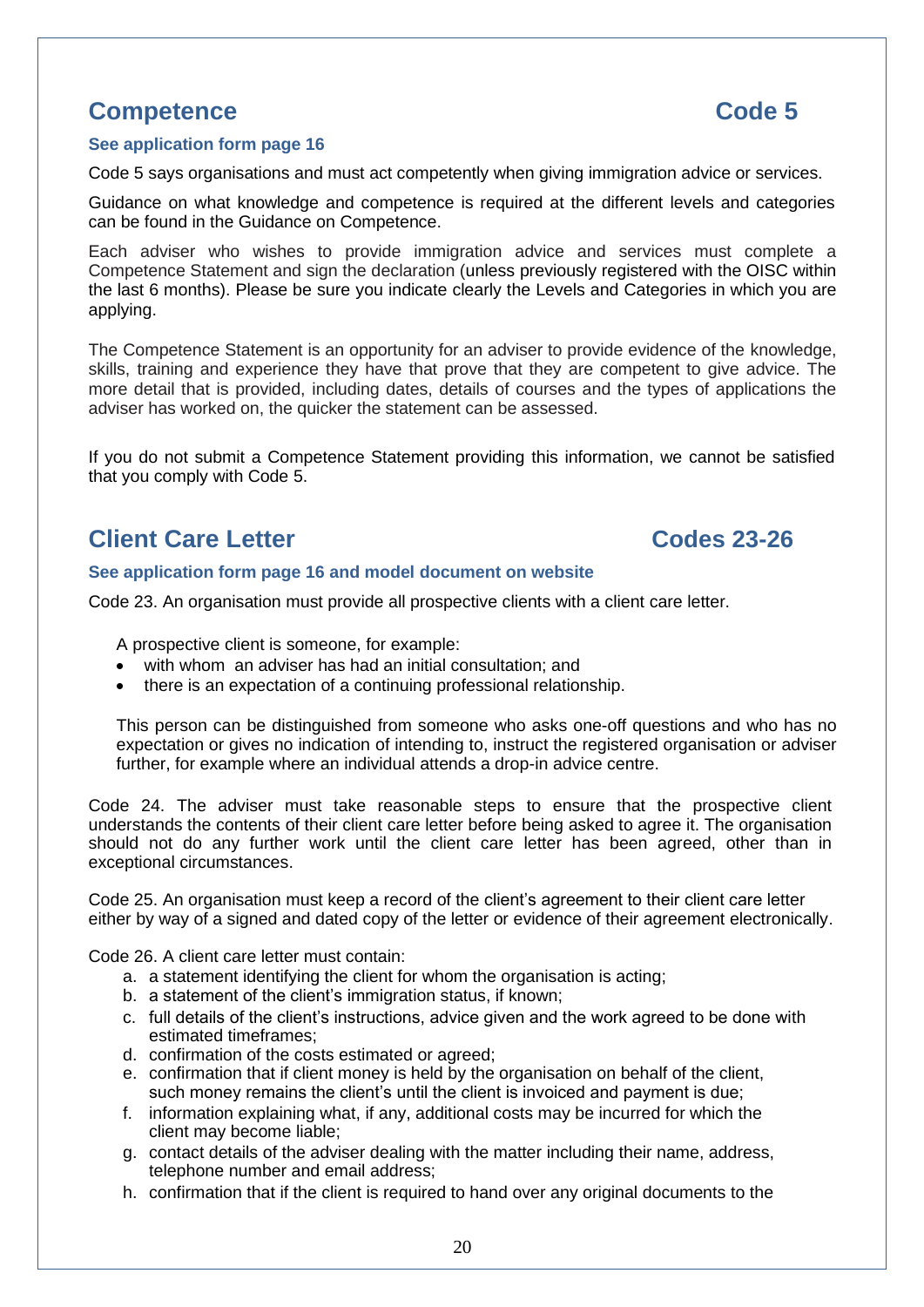organisation, the client will, if necessary, be given copies of those documents as soon as reasonably practicable;

- i. the organisation's complaint-handling procedures;
- j. all other terms and conditions of the agreement, and, if online selling regulations are relevant, the client's protections under relevant legislation;
- k. confirmation that the organisation is regulated in the UK by the Commissioner and that the Commissioner has the power to examine the client's file; and
- l. confirmation that the organisation retains full responsibility for all work done on behalf of the client.

## **Client Closure Letter Codes 46 & 47**

#### **See application form page 16 and model document on website**

Code 46. On completion of a client's case an organisation should provide the client with a written statement including the following information:

- a. confirmation that the case has been completed including a statement of the case's outcome and implications. This should include any dates or restrictions on the client's leave, if known;
- b. a list of the original documents returned to the client; and
- c. a final financial statement, if appropriate.

Code 47. Where the client's case has not been completed, but the client has withdrawn their instructions or the organisation has decided to withdraw from the case, an organisation must make every effort to provide the client with a written statement including the following information:

- a. confirmation that the case has been completed including a statement of the case's outcome and implications. This should include any dates or restrictions on the client's leave, if known;
- b. a list of the original documents returned to the client; and
- c. a final financial statement, if appropriate.

Codes 46 and 47 apply to all clients who have been issued with a Client Care Letter in line with Codes 23 to 26.

## **Running the organisation Codes 49 to 51**

#### **See application form page 17 and business plan model document on website**

Code 49 says organisations must have and effectively apply appropriate management structures, governance arrangements, processes and policies to support and maintain a viable and sustainable business. These must be available for inspection by the Commissioner.

Code 50 says organisations must inform the Commissioner of the individual who has specific overall responsibility for those who give immigration advice or immigration services within their organisation.

Code 51 says organisations must have a business plan for its current business year together with cash flow/funding projections.

The business plan should set out the aims and objectives of the organisation and how the organisation plans to meet them. These should be divided into the short term, for the next year, and the long term, for the subsequent two years.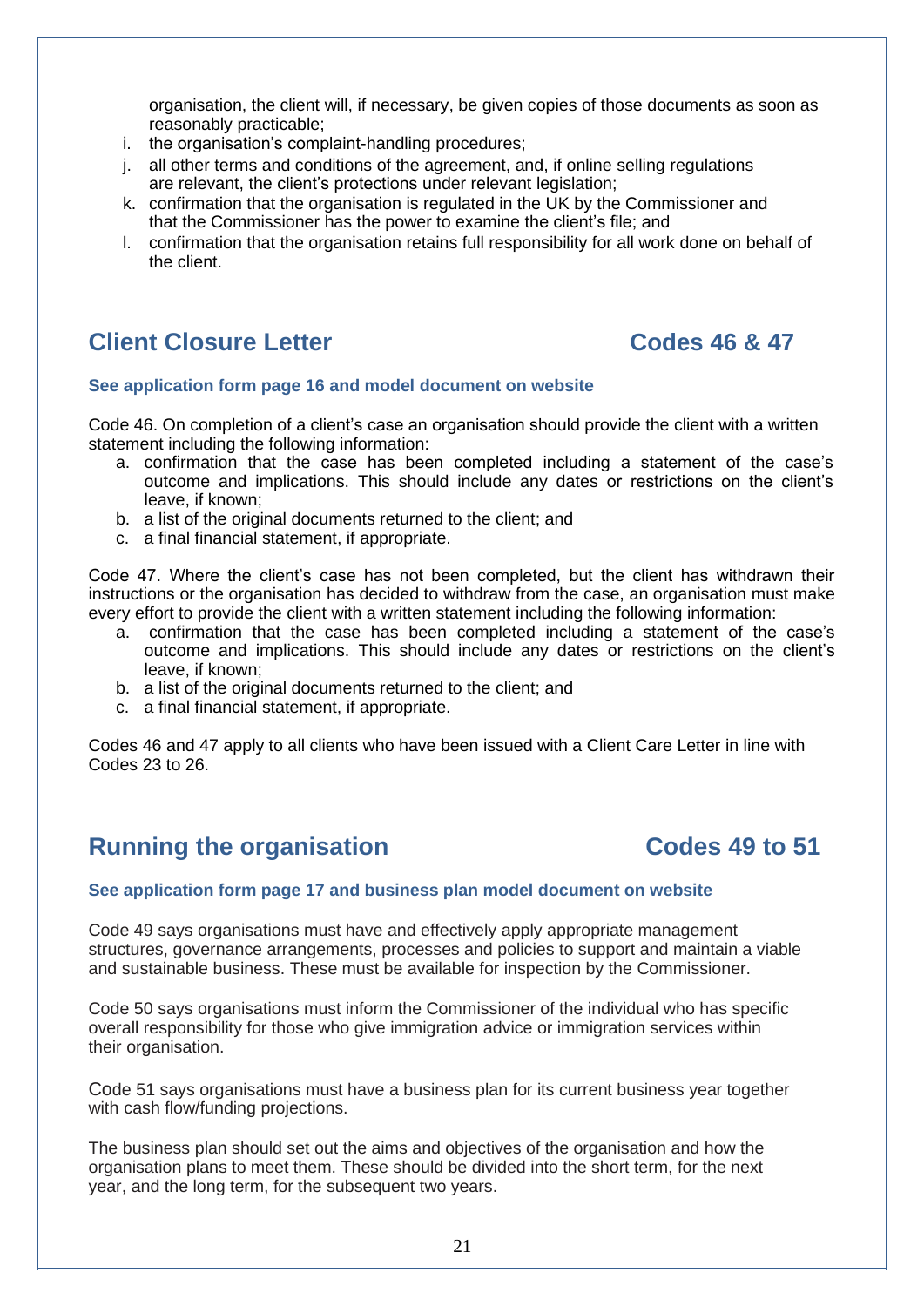The business plan should be reviewed annually.

### **Constructing a business plan**

You will need to consider the following and may wish to include within your business plan:

- The short-term objectives of your organisation
- The organisation's objectives for the subsequent 2 years
- Details of the individual who has overall responsibility for those that give immigration advice or services
- What research your organisation has undertaken regarding the immigration sector/environment it will be working
- How your organisation's financial stability will be sustained now and thereafter
- The internal strengths of your organisation
- The internal weaknesses of your organisation
- The external opportunities of your organisation
- The external threats to your organisation
- How much will you need to invest in training
- Financial requirements/Cash flow During start up and thereafter e.g. buying computers, renting a business premise, staff salary, advertising costs.

## **Professional Indemnity Insurance Code 52**

### **See application form page 17**

Code 52 places an obligation on organisations to have adequate professional indemnity insurance cover in respect of any civil liability incurred in relation to their work and advice services.

To demonstrate you comply with Code 52 it is not necessary at the application stage for insurance cover to be activated, although no application can be approved until it is. You can submit an insurance quotation to show that your insurance is ready to be activated.

If you do not supply your insurance quotation or your insurance schedule and certificate, we cannot be satisfied you will comply with Code 52.

Please note the Commissioner recommends cover to be at least £250,000.

### **PII and Client Care Letters**

If a client is not satisfied with the immigration advice and services provided, they are entitled to raise their concerns with the regulated organisation. Code 26 requires advisers to include details of their complaint-handling procedure (see Code 79) in the client care letter they issue to all clients. The OISC strongly recommends that advisers also include in that letter information about their PII. The model letter on the OISC website includes the following suggested paragraph:

### *Professional Indemnity Insurance*

*The OISC requires you to have Professional Indemnity Insurance (PII). The purpose of PII is to cover any compensation you may need to pay to correct a mistake or to cover any legal costs due to negligence, misrepresentation and/or inaccurate advice which may cause, or contribute to, financial or other loss to the client.*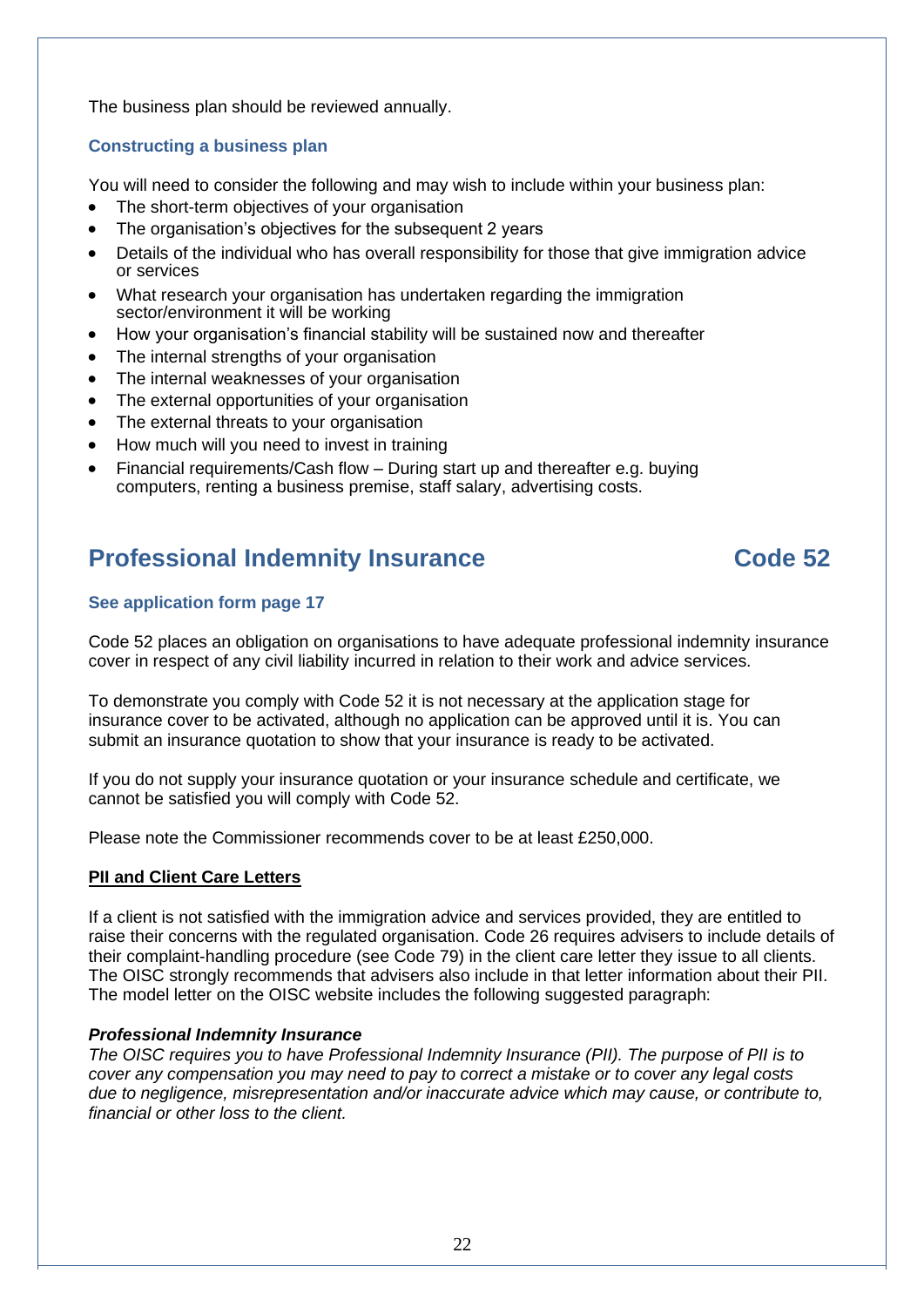## **Fees and accounts Codes 58 to 69**

#### **See application form page 18 and model document on website**

Codes 59 to 61 state that organisations must have a written fee scale, which must be authorised by the Commissioner and must be produced to the Commissioner on request. The Commissioner must be informed in writing of any proposed changes to that fee scale and the organisation must await authorisation from the Commissioner before implementing any changes.

Code 61 place obligations on organisations to charge fees that are reasonable that directly relates to the work done and must not charge for work that is unnecessary or unauthorised by the client.

We suggest you give consideration to the following points when drafting your organisation's fee scale:

- You should draft your fee scale with consideration of the principles outlined in Codes 59 to 61.
- The OISC will take a serious view of fees that it may consider too high.
- The range of payment options available to clients (i.e. cash, cheque or, where appropriate, credit card or electronic payments) can be included on your fee scale.
- Discounting and refund policies can also be offered to clients where appropriate.
- We recommend that you charge a fixed fee for your services except in exceptional circumstances.

## **Procedure for handling complaints Code 79**

### **See application form page 19 and model document on website**

The information below provides guidance on what the Code relating to complaints mean and what the Commissioner expects you to do with regard to complaints handling

Code 79 says organisations must have, and effectively apply, a written procedure for the handling of complaints approved by the Commissioner which includes a statement informing clients that they have the right to complain to the Commissioner at any time.

Your complaint procedure should define the timescales involved for investigating and determining the complaint, as well as the name of the person responsible for any complaint. It must include details of the OISC's complaints scheme and be clear that the client can complain directly to the Commissioner at any time.

A good complaints procedure should include, but is not limited to, the following:

- Details of how to complain to the registered organisation;
- Details of how to complain to the OISC;
- Details of who to complain to at the registered organisation;
- Details of timescales for acknowledging and investigating complaints;
- Details of how complaints are investigated;
- Details of how a complaint investigation will be communicated to a complainant;